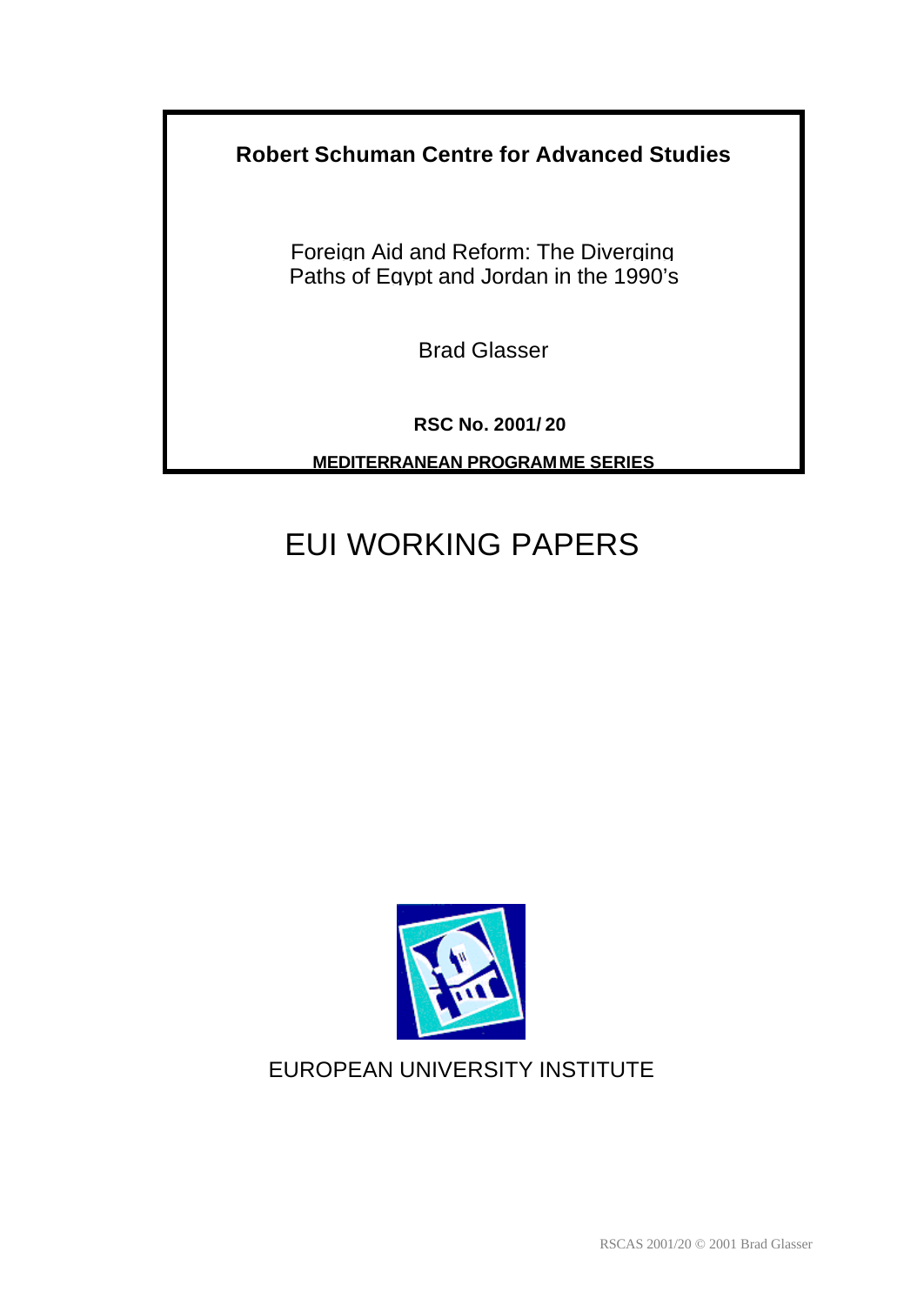All rights reserved. No part of this paper may be reproduced in any form without permission of the authors.

> © 2001 Theodoros G. Koutroubas Printed in Italy in June 2001 European University Institute Badia Fiesolana I – 50016 San Domenico (FI)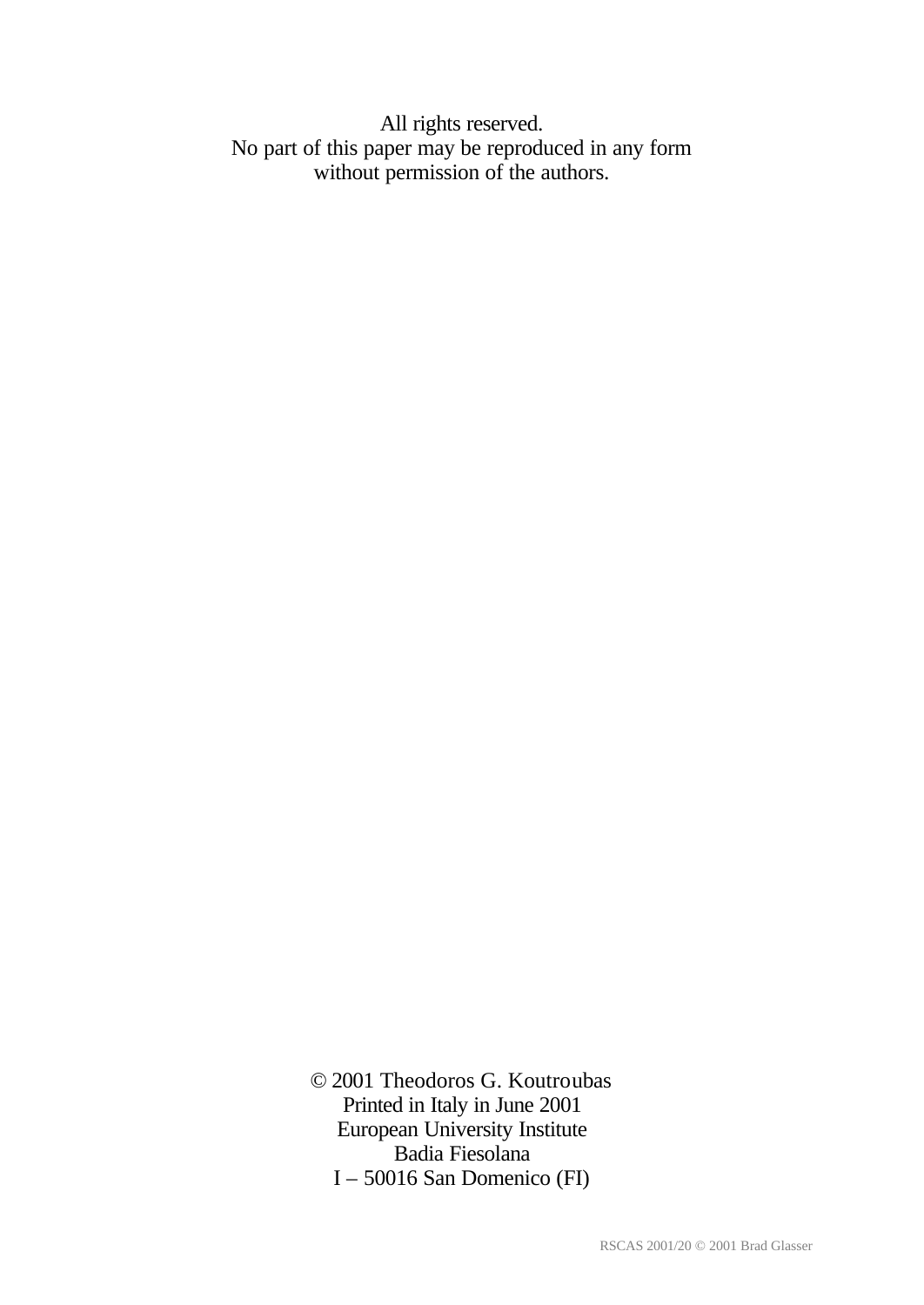# **Mediterranean Programme**

The Mediterranean Programme was established at the Robert Schuman Centre for Advanced Studies of the European University Institute in Autumn 1998. The Mediterranean Programme has two long-term strategic objectives. First, to provide education and conduct research which combines in-depth knowledge of the Middle East and North Africa, of Europe, and of the relationship between the Middle East and North Africa and Europe. Second, to promote awareness of the fact that the developments of the Mediterranean area and Europe are inseparable. The Mediterranean Programme will provide post-doctoral and doctoral education and conduct high-level innovative scientific research.

The Mediterranean Programme has received generous financial support for Socio-Political Studies from three major institutions who have guaranteed their support for four years: ENI S.p.A, Ente Cassa di Risparmio di Firenze, and Mediocredito Centrale. The European Investment Bank, Compagnia di San Paolo and Monte dei Paschi di Siena have offered generous financial support for four years for studies in Political Economy which will be launched in Spring 2000. In addition, a number of grants and fellowships for nationals of the Southern and Eastern Mediterranean countries have been made available by the Italian Ministry of Foreign Affairs (for doctoral students) and the City of Florence (Giorgio La Pira Fellowship for post-doctoral fellows).

# **For further information:**

Mediterranean Programme Robert Schuman Centre for Advanced Studies European University Institute via dei Roccettini, 9 50016 San Domenico di Fiesole (FI) Italy  $Fax: + 390554685770$ http://www.iue.it/RSC/MED/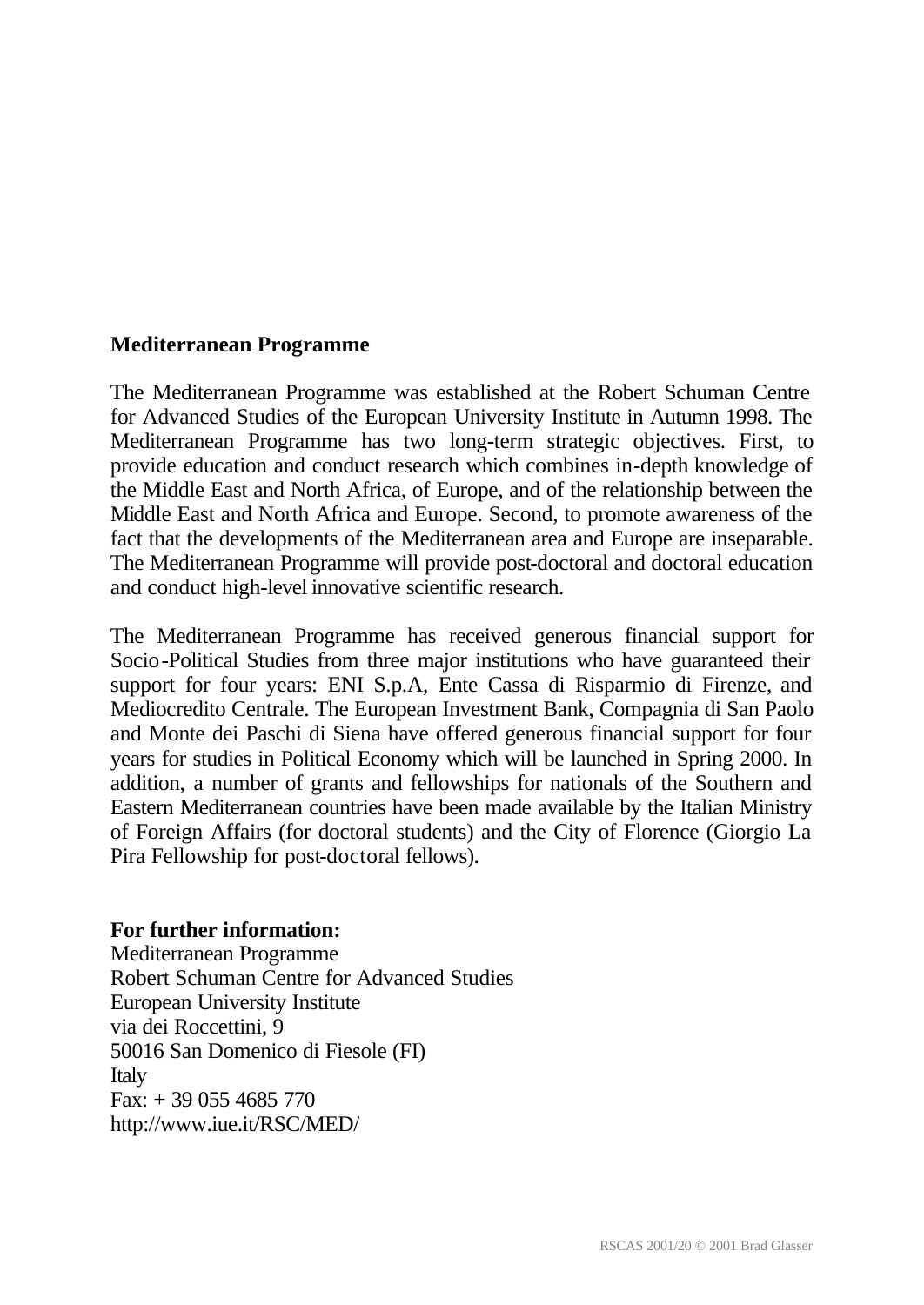RSCAS 2001/20 © 2001 Brad Glasser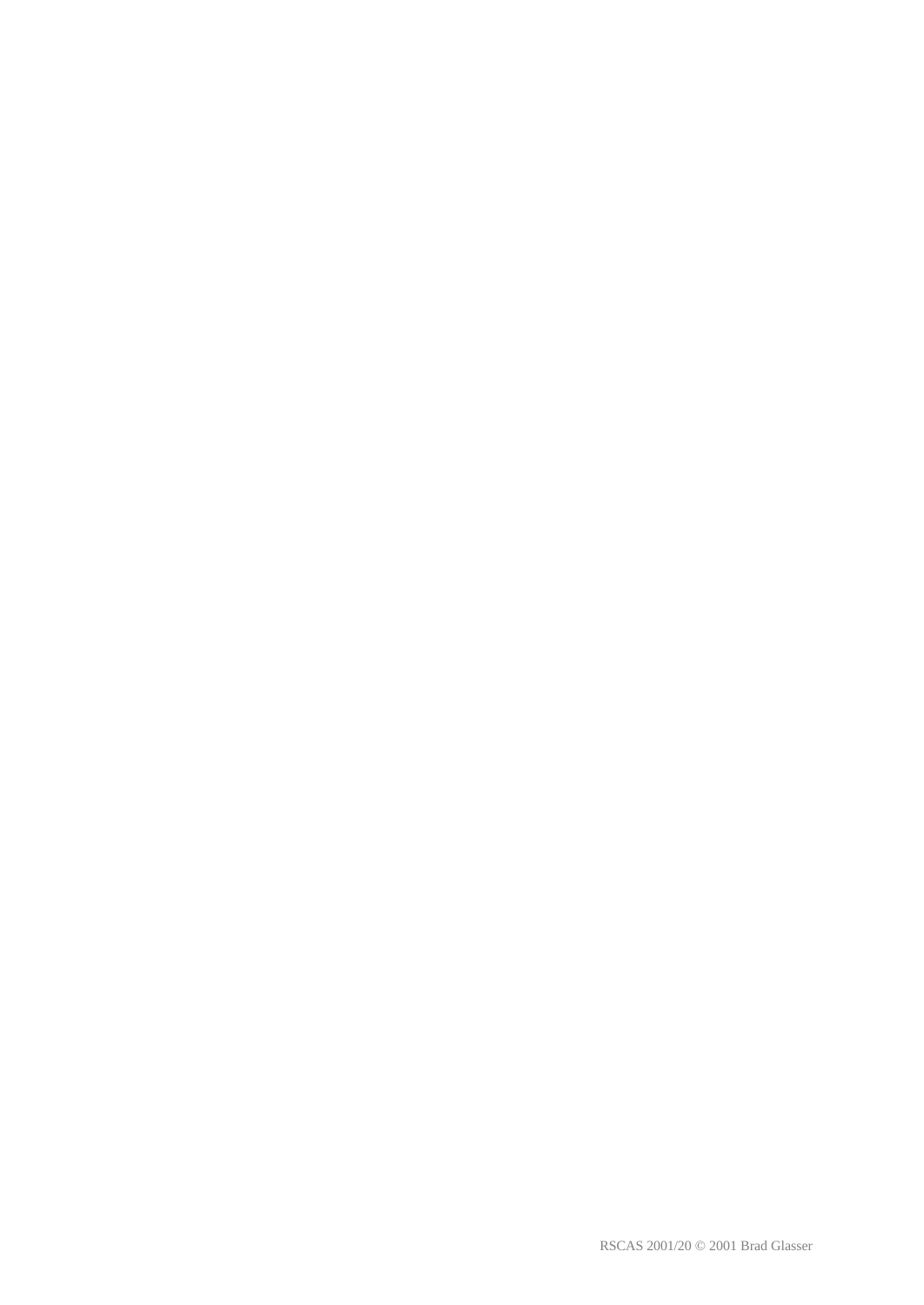Scholars have long recognized the potentially negative impact of foreign aid on the political and economic development of Third World states. Years ago, John Waterbury observed that infusions of external capital – especially U.S. foreign aid – had enabled the Egyptian government to forestall critical economic reforms in the late 1970's and early  $1980$ 's.<sup>1</sup> Subsequently, scholars of the "rentier state" argued that exogenous revenues such as foreign aid insulated Middle Eastern rulers from political opposition, enabling them to avert political liberalization and democratization.<sup>2</sup>

In the late 1980's and 1990's, tremendous shifts in the provisions of foreign aid to select Middle Eastern countries have had dramatic effects on political life. In Jordan, the collapse of foreign aid revenues prompted the monarchy to initiate an unprecedented political liberalization. Meanwhile, in Egypt, an extraordinary increase in foreign aid receipts encouraged the Mubarak regime to crack down on much of the opposition and to scale back political liberalization. Here, in comparing these cases, this paper underscores the obligation of donors (who are largely interested in securing such geopolitical goals as Arab-Israeli peace and preventing the rise of Islamists) to consider the effects of foreign aid on democratic development. I seek to extend the conceptualizations of the rentier state literature, by arguing that foreign aid flows may well have a critical impact on parliamentary life. In concrete terms, such flows have contributed to the emergence in Jordan – and to the demise in Egypt – of a substantial opposition. In recent years, Jordan has moved toward, and Egypt has moved from, the establishment of a meaningful multipartism. Here the comparison of Egypt and Jordan underscores the sweeping impact of exogenous resources on political and economic reform.

In the late 1980's and early 1990's, Jordan and Egypt approached economic reform, and their relations with international donors and financial institutions, from dramatically different perspectives. Each state sought to avoid far-reaching economic reforms for most of the 1970's and 1980's, relying on substantial exogenous revenues to avert economic crisis. In the 1980s, Egypt became the recipient of massive US aid contributions because of the Camp David Accords, which have further allowed it insulate itself from economic and political reforms. But Jordan was not a beneficiary of this agreement, and with oil prices and aid flows declining by the late 1980s, most of Jordan's exogenous resources had evaporated. In turn, the Jordanian state experienced a crippling fiscal crisis that compelled the monarchy to reach a sweeping accommodation with the international financial institutions. Equally important, the economic crisis and the watershed agreement with the IFIs precipitated a powerful political crisis. The government responded by extending significant political liberties and establishing a meaningful parliamentary process.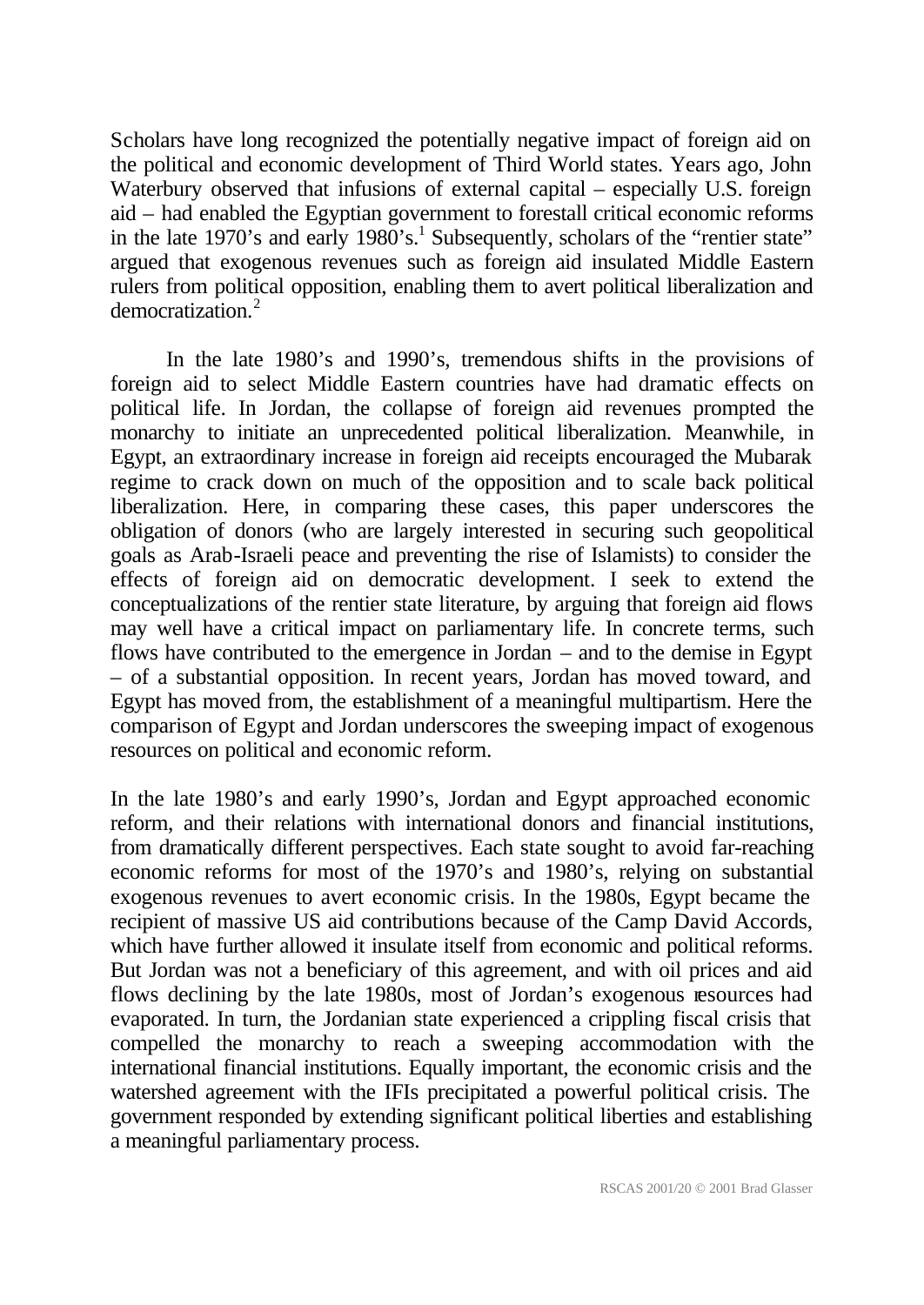By contrast, in the late 1980's and early 1990's, Egypt had much greater exogenous resources, and therefore averted the political and economic crises that rocked Jordan. In receiving extraordinary amounts of foreign aid, the Mubarak regime had little incentive to engage in a risky political liberalization, or to offer its population increased political liberties in exchange for its acceptance of economic austerity. Indeed, from a relatively secure position, the regime engineered the demise of the significant parliamentary opposition that had existed in the 1980's.

The contrast between current Egyptian and Jordanian approaches to political reform is especially interesting in that each country has been grappling with painful economic reforms. Economic crisis has prompted Jordan to implement far-reaching political reforms. Meanwhile, exogenous windfalls have papered over Egypt's economic problems and have left the Mubarak regime free to repress its opposition during a disruptive period of economic austerity.

# **Jordan: From Economic Crisis to Political Reform**

The search for foreign aid has long been a defining feature of Jordan's foreign policy and international relations. For most of its existence, the Jordanian state has been heavily reliant on grant-in-aid, bank loans and other forms of external budgetary assistance. Until the late 1980's, rather than push for the expansion of a resource-poor domestic economy, the monarchy used its strategic position in the Arab-Israeli conflict to garner external revenues. Therefore, observes Laurie Brand, the state "gradually evolved as primarily a distributor or an allocator (of the rents collected from outside) rather than an extractor of resources from within." In this sense, the state enjoyed a "relative autonomy from the input of societal forces."<sup>3</sup> The monarchy was able to maintain a highly repressive rule, so long as it provided the citizenry with a relatively high standard of living through the distribution of external rent.

Accordingly, before the electoral opening of 1989, parliamentary politics had never developed in any significant sense in Jordan. By and large, when operative, the parliament was a rubber-stamp institution. It had little influence on state policy – and certainly did not function as a meaningful forum for debate, dissent and political expression. In 1957, the regime banned political parties, leaving popular and professional interests with few avenues for political participation. The parliament was suspended in 1974, and was replaced in 1977 by an even more ineffectual National Consultative Council, whose members were appointed by the king. In 1984, the regime reconvened the parliament. But by 1985, political repression increased again, and elections slated for 1986 were indefinitely postponed. A government crackdown on remaining pockets of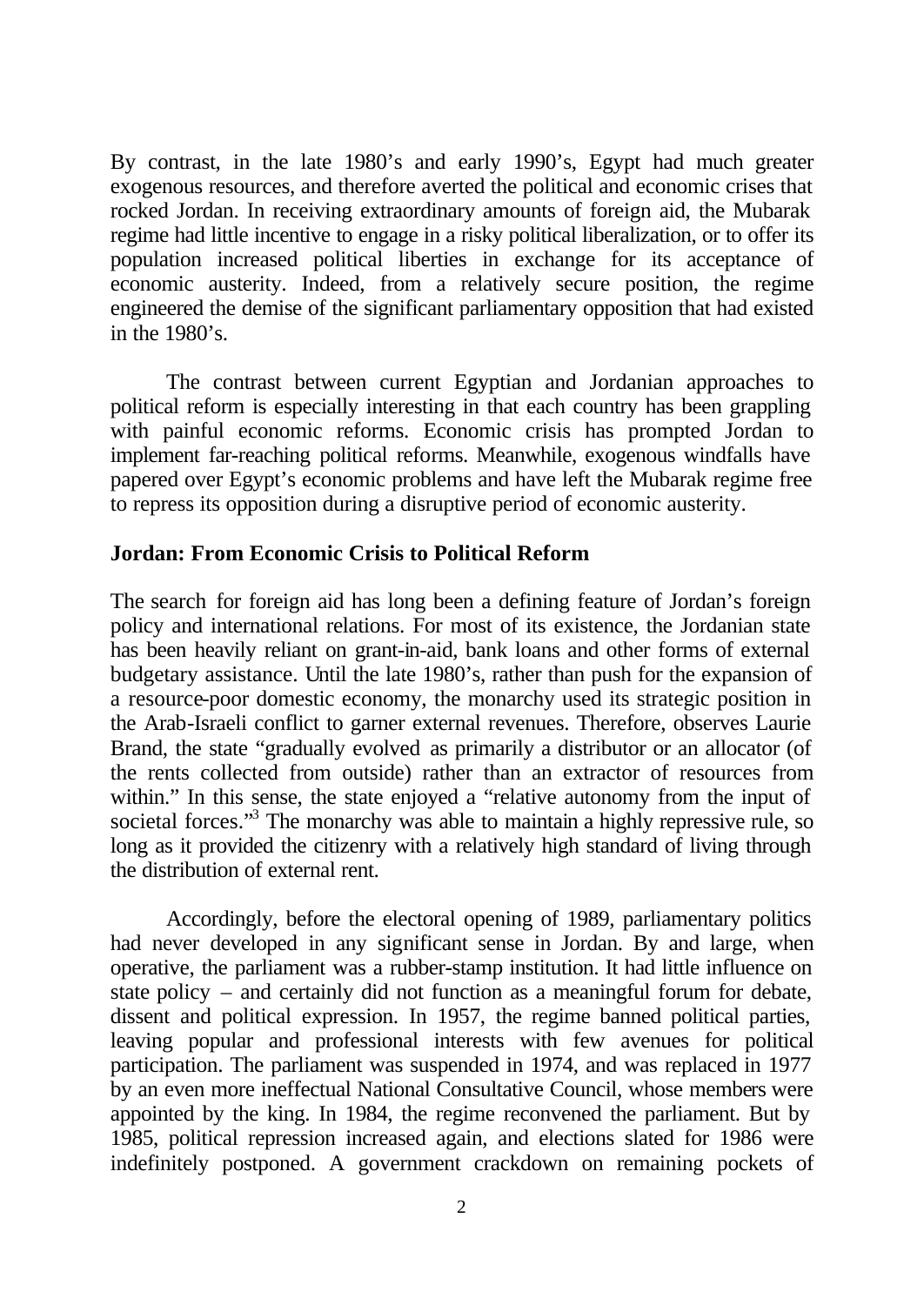political pluralism, especially among the Palestinians, continued into 1988. But recasting the Jordanian political landscape in 1988 - 89 was an economic crisis triggered by a steep decline in foreign aid from Arab Gulf sources. The result was – and clearly remains – one of the Arab world's most promising and farreaching political opening, despite some setbacks that have occurred in the late 1990s.

 Through the 1970's and the early1980's, Jordan had received roughly half of its revenues in the form of foreign aid grants and bans. Such aid – mainly from the Gulf monarchies, though also from Western allies – was unquestionably the state's most important revenue source. For most of the 1970's and 1980's, it enabled the state to maintain high levels of growth, expenditure and consumption. But by 1988, the Jordanian economy slipped into a severe crisis, as the state's foreign aid receipts fell to roughly one-third of their  $1980 - 81$  level.<sup>4</sup> By 1989, external capital accounted for only about one-quarter of government revenues.<sup>5</sup> The state in turn was forced to reach an accommodation with the IMF and its international creditors, and to impose a relatively severe orthodox stabilization program in 1988 and 1989.

This sudden shift toward highly austere macroeconomic policies triggered a political crisis. In the words of Brand, "the budget could no longer bear the regime's part of the political acquiescence bargain."<sup>6</sup> As the government's distributional capabilities declined, the population asserted itself. Severe civil disturbances rocked the country in April of 1989, as thousands of Jordanians took to the streets. After quashing the protests, the regime took the risky strategic decision to engage in unprecedented political reform. It provided limited political liberties, released and pardoned political prisoners, and above all, held parliamentary elections in November of 1989.

In those elections, the most significant since 1956, 877,475 voters registered and 647 candidates competed, even though parties were still banned. The polling was free in most respects.<sup>7</sup> Indeed, Islamist candidates won a stunning victory, becoming strident opponents of the regime. The Muslim Brotherhood captured 22 of the parliament's 80 seats – the most of any faction – and allied with ten independent Islamists to form an Islamic bloc. Leftists and Arab and Palestinian nationalists won 11 seats, and pro-government candidates won 35 seats. Consequently, with the 1989 elections, parliamentary opposition emerged as a powerful force in Jordanian politics. As well, the 1989 polling initiated sweeping new political reforms. In 1990, the regime abolished anti-communist legislation, freed political prisoners, repealed martial law and allowed parties to function. By September of 1991, the authorities had officially approved roughly 90 parties.<sup>8</sup>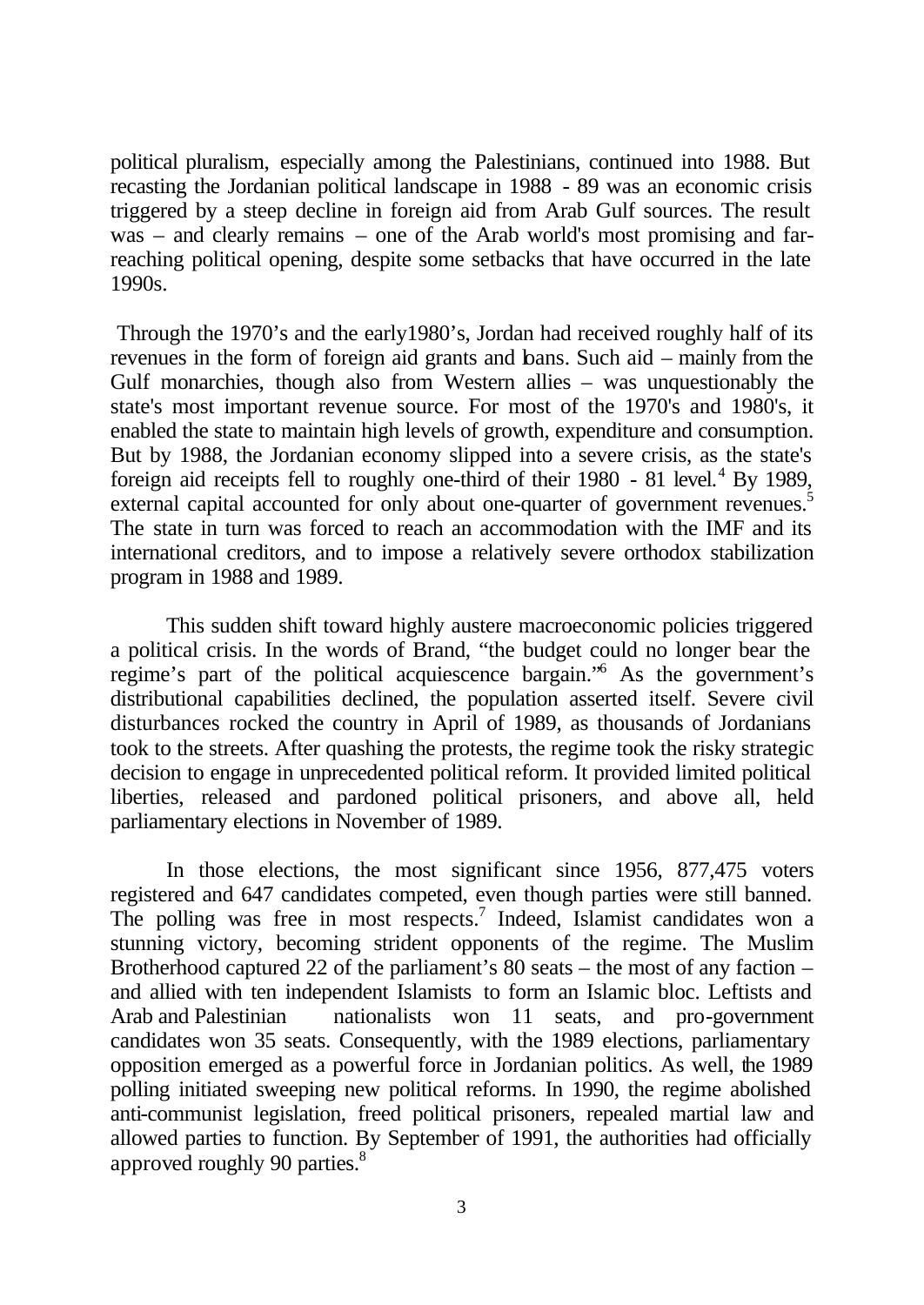With the conduct of multiparty elections in 1993, the country's parliament had emerged as one the region's most important democratic institutions. Some 1.2 million voters registered, and 536 candidates and 20 parties participated. A 4.7% increase in the number of voters seemed to reflect increased trust in the regime's democratization efforts. A change to a one-person, one-vote system did serve to reduce the number of Islamist parliamentarians, and to increase the number of independent or pro-regime ones.<sup>9</sup> But despite the protests of some activists, the 1993 polling was on the whole considered an important step in Jordanian democratization. In sum, the body had been endowed with genuine policy-making powers, had had consecutive open and free elections and had come to express a vibrant multipartism.

Meanwhile, despite the revival of parliamentary life, the regime did not relent in its implementation of economic orthodoxy. In the early 1990's, Jordan's receipt of exogenous revenues remained at low levels, and the regime had no choice but to adhere to macroeconomic austerity (see the table below). Indeed, the structure of Jordanian state revenues experienced a transformation in the 1980's and 1990's. Its domestic revenues rose from 46% of total revenues in  $1980^{10}$  to 86% in 1993. In short, in response to the collapse of Arab aid, Jordan increased its revenues from direct and indirect taxation, with receipts from income and profits tax more than doubling in 1990, and with an overall increase in tax revenue of 59% in 1992.<sup>11</sup> As the Finance Minister Hanna Odeh noted, the regime was attempting to shift Jordan from a "consuming to a producing society" that would be less vulnerable to vagaries in foreign exchange.<sup>12</sup>

After persuading East Bank loyalists that the economic reforms were unavoidable, the regime successfully defended its development program in the 1989 and 1993 elections. Its drawing of electoral districts – which discriminated against the urban vote and helped regime loyalists from rural areas – worked to prevent Islamists opposing the regime's new economic orthodoxy from obtaining an absolute parliamentary majority in 1989.<sup>13</sup> In the 1993 elections, the regime's electoral manipulations improved the standing of pro-orthodox loyalists, enabling them to ally with other forces to marshall a conservative parliamentary majority. As in other democratizing Third World states, such manipulations represented a successful attempt on the part of the regime to reconcile the exigencies of political and economic reform.<sup>14</sup>

In sum, the "Jordanian glasnost,"<sup>15</sup> as the former foreign minister Taha Masri termed it, expressed the regime's interest in obtaining an electoral legitimation of its new development policies. It resembled the reform process in rent-poor Morocco, in that the coincidence of political and economic crises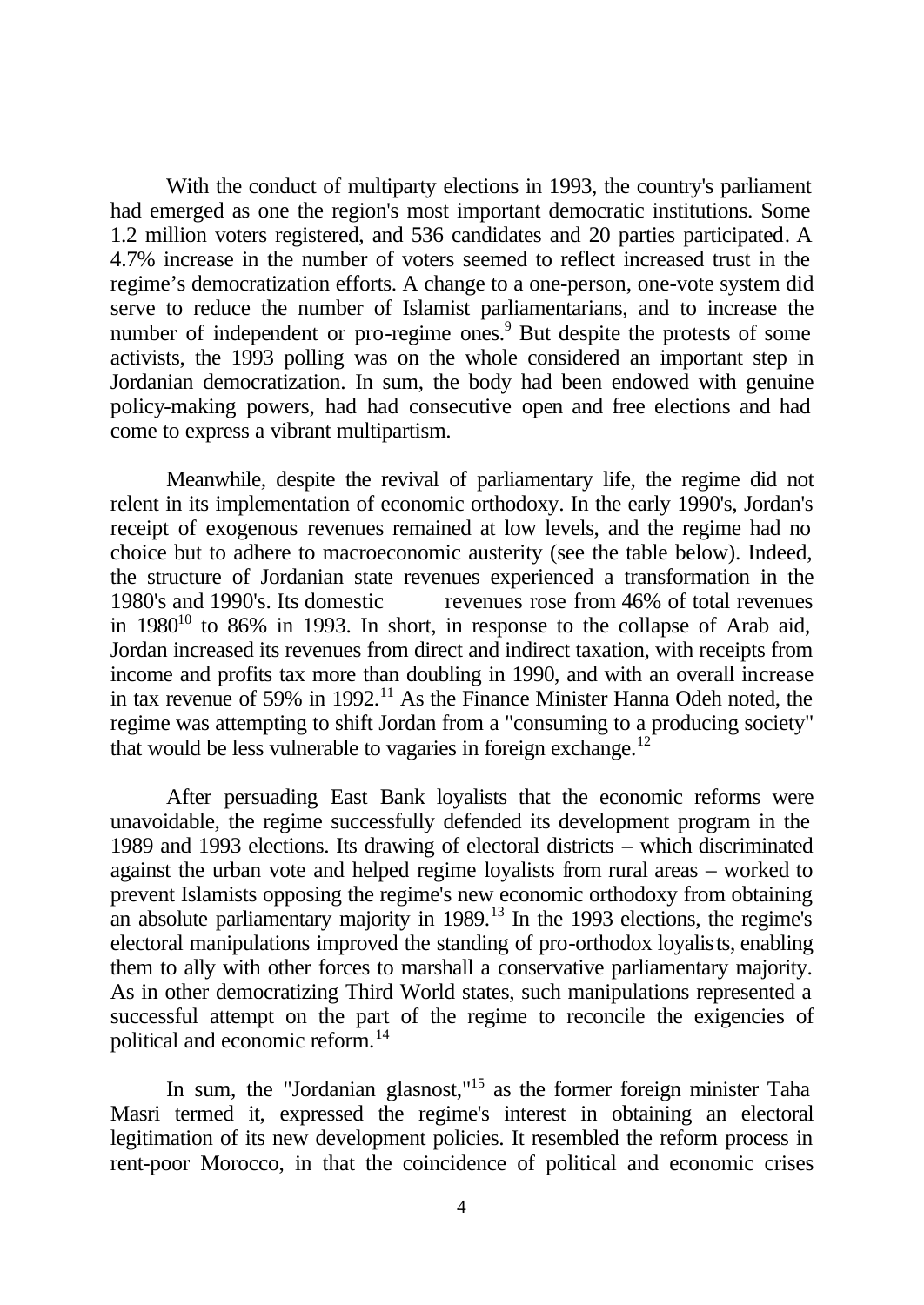generated a substantive process of political liberalization.<sup>16</sup> In a word, powerful crises compelled the regime to seek a far-reaching electoral legitimation. Later in the paper, I will consider some setbacks to Jordanian political liberalization that occurred late 1990s. But on the whole, at the end of the decade, Jordan remains a leading political reformer in the region – in sharp contrast to Egypt.

#### **The Jordanian Central Government Budget of the 1990's: External vs. Internal Revenues**

|              |            |       | <del></del> <del></del> |
|--------------|------------|-------|-------------------------|
| v.           |            |       |                         |
| $\mathbf{u}$ | .<br><br>. | <br>. |                         |

Source: Monthly Statistical Bulletin of the Central Bank of Jordan, as cited in the Economist Intelligence Unit's *Jordan Jordan Coutry Profile, 1994 - 95*, p.28.

# **The Mubarak Regime of the1990's: Limited Economic Reforms, Increased Repression and A New Deluge of Exogenous Revenues**

The maintenance of social welfare provisions was a critical concern of the Mubarak regime for most of the 1980's. Following the instability of 1979 - 81, which culminated in the assassination of President Anwar Sadat, Mubarak sought to reconsolidate the regime's control over the Egyptian polity. At the same time, Egypt was experiencing rapid economic growth  $-$  about 8% a year in the late 1970's and 1980's – which was fueled almost entirely by oil and foreign aid rents.<sup>17</sup> These seemingly favorable economic conditions enabled the insecure Mubarak regime to legitimate its rule, by increasing its populist and statist expenditures. The regime postponed the economic reforms recommended by Western donors and creditors, portraying itself as a populist defender of the Egyptian masses.<sup>18</sup> In parliamentary openings in1984 and 1987, the regime underscored its populist positioning. It ensured that its National Democratic Party (NDP) won majorities opposed by oppositions espousing right-wing and neoliberal economic policies. As well, the regime prevented left-wing parties (in other words, those left of the NDP) from gaining any meaningful representation in parliament.<sup>19</sup>

In the late 1980's, mounting debt and the collapse of oil prices caused a precipitous decline in Egyptian growth rates. As the 1990 parliamentary elections approached, the regime realized that it had to scale back its populist expenditures and adopt a more serious neoliberal reform program. But unlike other Arab states – for example, Morocco in 1983 and Jordan in 1988 – Egypt did not experience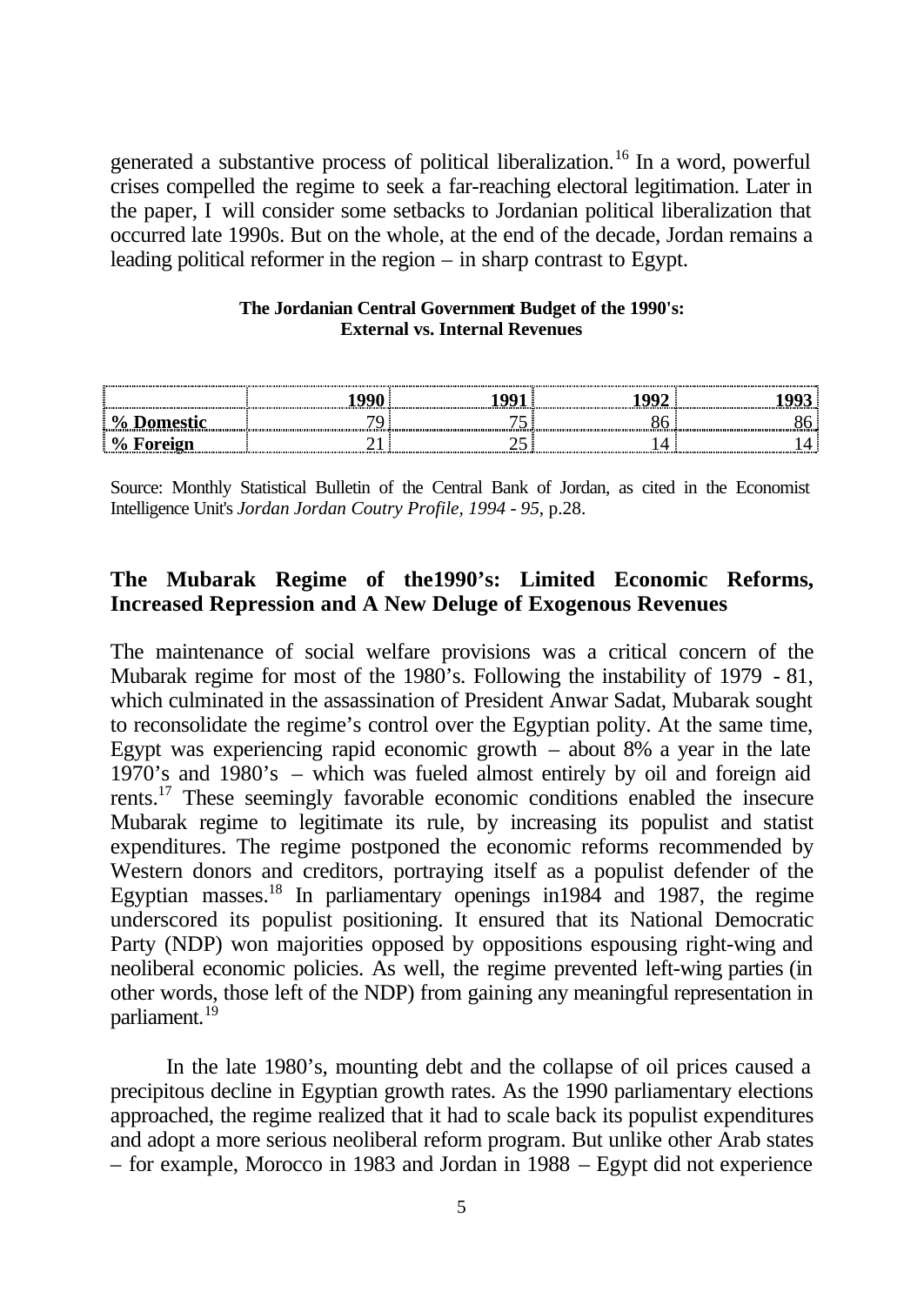a foreign-exchange crisis that left it in a weak bargaining position with the IFIs. Indeed, regional geopolitics enabled Egypt to obtain a uniquely generous accommodation with its donors: the Iraqi invasion of Kuwait, and the security interests of Western and Arab-Gulf states, served to ease Egypt's cash flow problems. At the same time, Western and Gulf aid eviscerated the Mubarak regime's interest in political reform. For much of the 1980's, exogenous revenues (in the form of foreign aid, loans, oil revenues and Suez Canal tolls) accounted for between 40 and 50% of Egyptian state budget revenues.<sup>20</sup> The state slowly moved to reform the economy in the late 1980's, as its debts mounted and its oil revenues declined. But by 1990, the Egyptian economy was not in any sense in the throes of a crisis. Egyptian GDP in fact grew at an annual rate of 4.7% between 1986 and 1992.<sup>21</sup>

In the fall of 1990, as the U.S. solicited Egyptian participation in the anti-Iraq coalition, the Egyptian government engaged in intense negotiations with its international donors and creditors. Ultimately, Egyptian officials agreed to implement substantial (though limited in key respects as I argue below) economic reforms in exchange for an unprecedented exogenous windfall. Foreign aid to Egypt tripled during the three years following the Persian Gulf War. Between 1980 and 1989, Egypt annually received between \$1.29 billion and \$1.79 billion; during 1990 - 1992, it garnered roughly \$5 billion per year.<sup>22</sup> Additional concessions from Western donors and creditors, including massive debt relief, also dramatically increased the state's resources. After the Gulf War, for example, the United States and Arab governments agreed to cancel \$13 billion worth of military debt. Soon thereafter, the Paris Club of creditor nations promised the eventual cancellation of \$10 billion worth of loans in exchange for Egyptian promises of economic reform. Egypt, in short, had become the world's largest foreign aid recipient, claiming more than 10 percent of the \$45 billion in overseas assistance distributed among over 150 countries.<sup>23</sup>

In appealing for aid during 1990, Egyptian officials argued that the Iraqi invasion of Kuwait might create a potentially destabilizing economic crisis in Egypt – that the Gulf crisis had perhaps cost Egypt as much as \$9 billion. Huge losses of revenues were expected to result from the mass expulsion of expatriate workers from Iraq, and to a lesser extent, from the decline in tourism and Suez Canal traffic. Drops in such revenues were in fact considerably less precipitous. The decline of expatriate remittances from the Gulf created a \$1 billion drop in the balance of payments during 1990; the impact of the disruption of tourism and the Suez Canal traffic was considerably less substantial. These latter two revenue sources returned to healthy levels in  $1991<sup>24</sup>$  Meanwhile, massive aid, loans and debt relief from the international community vastly outstripped the decline in state revenues from remittances. Consequently, despite the serious losses resulting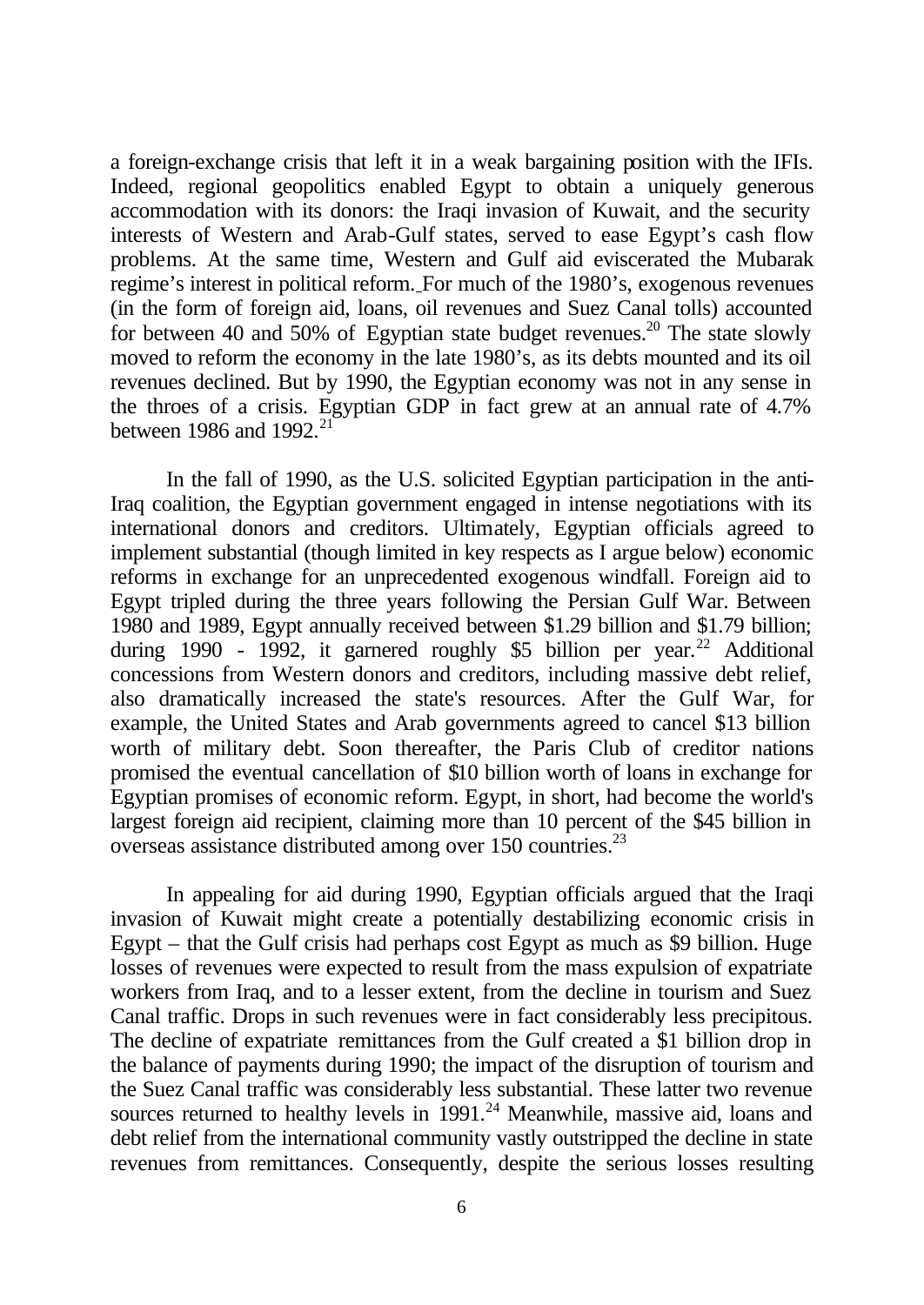from the war, Egypt's exogenous resources increased dramatically in the 1990's.

The United States, Arab donors and international creditors and bankers have closely coordinated their aid efforts to achieve three aims. First, the foreign assistance has been a reward for Egyptian participation in the Gulf War. Second, Western (and Arab) donors have used massive assistance to buy Egypt's implementation of limited economic reform. Third, the donors have been concerned with the regime's political stability and the threat of militant Islamists in particular. In attempting to finance Egypt's economic revival, in confronting its enduring poverty and economic inefficiency, the donors have sought to ensure the security of a regime that serves as the cornerstone of a pro-West regional stability.<sup>25</sup> Their concerns, notably, have not included substantial efforts to promote political liberalization or democratization.

# **Foreign Aid: Obviating Political-economic Crisis**

Here massive foreign aid infusions have prevented in Egypt the cycle of economic crisis and political liberalization that occurred in Jordan. In 1990, because of the regional geopolitical crisis, Egypt was in a relatively strong position vis-a-vis its donors and creditors. It eventually extracted unprecedented levels of aid from the international financial community – and on comparatively lax terms that have softened economic austerity. The key point is that Jordan liberalized economically, largely because it lacked exogenous revenue. Extreme fiscal pressures created a political crisis that the regime sought to defuse through political liberalization.

By contrast, Egypt was not brought into a substantive reform process through a destabilizing political-economic crisis. Rather, the Mubarak regime agreed to limited economic liberalization to obtain extraordinary levels of exogenous resources. Such resources, from the regime's perspective, would in fact obviate the occurrence of the political-economic crisis that rocked states such as Jordan and Morocco. Like Guillermo O'Donnell and Philipe Schmitter, and others theorizing about the causes of political openings, I assume a regime liberalizes politically and democratizes in order to deal with some manner of political or economic crisis.<sup>26</sup> Of course, crises do not necessarily prompt an authoritarian regime to liberalize. Yet during the last two decades a far-reaching crisis – and a state fiscal crisis in particular – has provided the most propitious context for the initiation of politial liberalization. Indeed, in such Middle Eastern countries as Morocco and Jordan, the evaporation of exogenous resources have pushed regimes to implemented orthodox economic reform programs and to initiate significant political reforms. (A similar process occurred in Tunisia, though the regime's political reforms were short-lived). Why did political liberalization increase in rent-poor Middle Eastern countries compelled to reach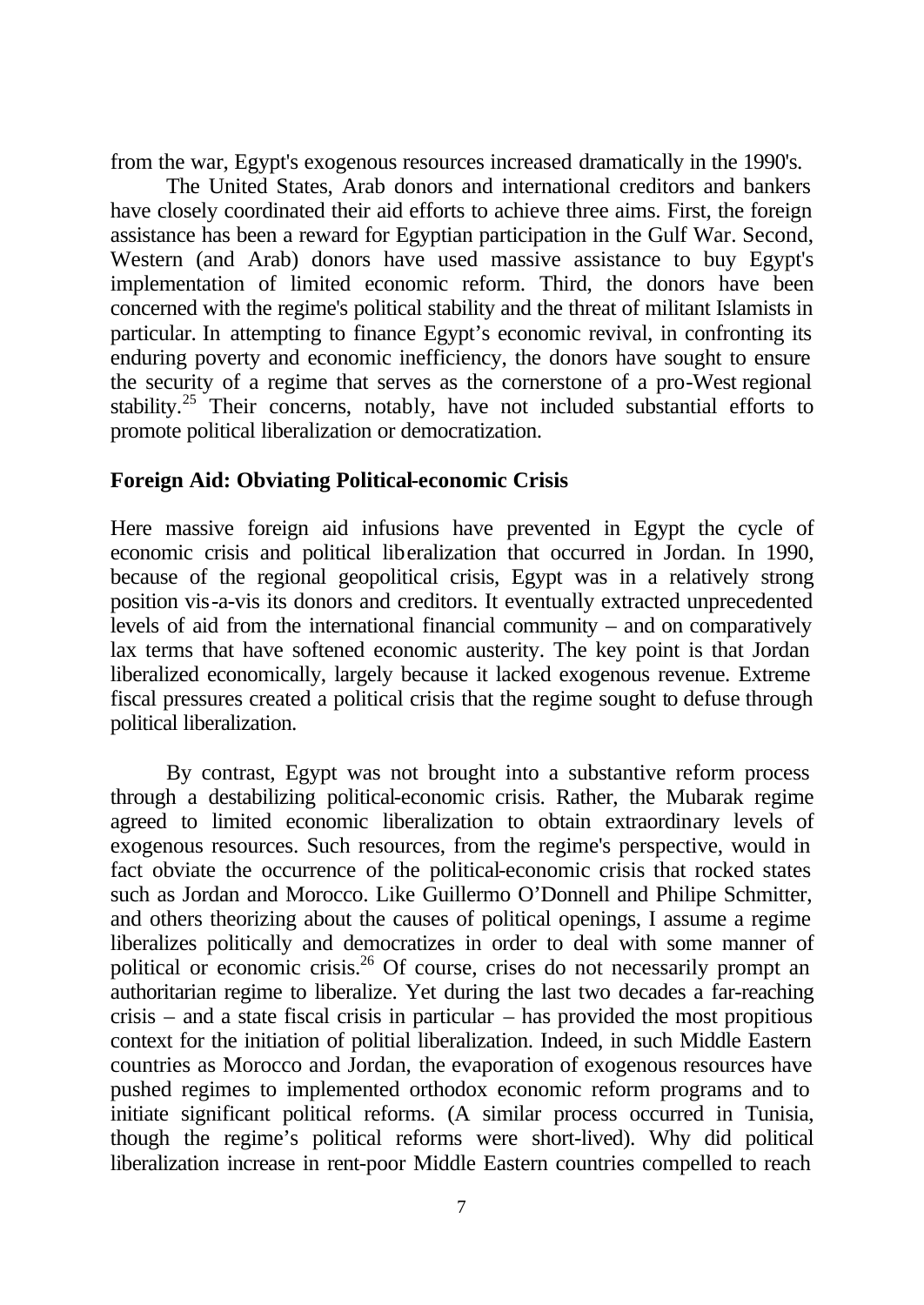far-reaching agreements with the IFIs, but decline as the relatively rent-rich Egypt implemented its version of neoliberal economic reforms? The Egyptian case demonstrates the ability of foreign aid flows to shape – or disrupt – Third World political development. For the Mubarak regime, *before* the advent of economic crisis, apparently calculated that the acquisition of massive aid would alleviate political pressures on the regime and obviate the need to cope with issues of economic reform through a defining political opening.

Above all, unlike other Middle Eastern regimes, the Mubarak regime moved toward economic orthodoxy while its control over the political system was relatively secure. Indeed, during 1990 and 1991, as Egypt drew closer to the international financial community and began accepting the new foreign assistance, the Mubarak regime was, in the words of one observer, "without any serious challenger." The secular opposition remained badly fragmented; and the power of the Islamists, particularly the Muslim Brotherhood, had also waned, largely because of dissaray in the Islamic investment houses. As well, during and after the Gulf War, the regime enjoyed broad popular support for its handling of the crisis and its stance against Iraq (which for years had mistreated the two million Egyptian expatriate workers there).<sup>27</sup> In turn, the aid enhanced its position, halting the movement toward increased political liberalization which had been prominent during the 1980's.

In fact, a limited closing of the political-electoral system took place in 1990. In deference to supreme court rulings that the parliamentary electoral laws were illegal, Mubarak dissolved the People's Assembly which had been elected in 1987. But in drafting new electoral codes, the regime designed a single-member electoral system that disadvantaged the interests of the major opposition forces, most importantly, the Wafd and the Moslem Brotherhood. Most of the opposition boycotted the elections, and the NDP ultimately obtained 91% of the seats. Consequently, in creating an electoral system that was obviously unacceptable to the major opposition forces, the regime effectively constricted the political liberalization process. The coincidence of the narrowing of political space and the deluge of foreign aid, illustrates the rentier state thesis: namely, high levels of exogenous revenues may well militate against processes of political liberalization and democratization. In the end, a rentier windfall worked to constrict the Egyptian polity, whereas resource gaps served to liberalize other Middle Eastern states.

# **Foreign Aid and Vital Electoral Factions**

Stagnation has been the key feature of Egyptian politics during the 1990's. Under Mubarak, the NDP has retained its institutional structure, minor cabinet shuffles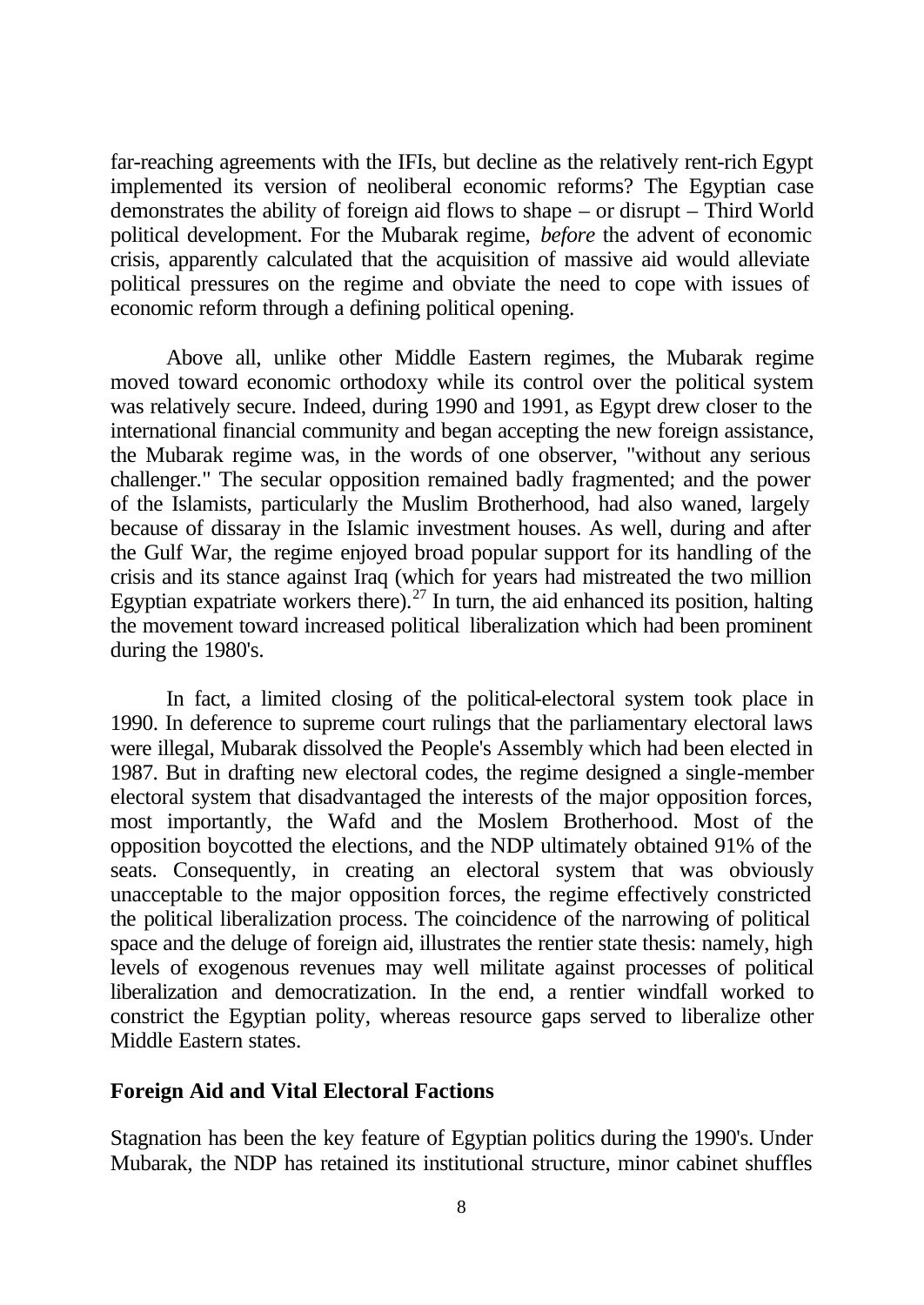and shifts in the regime's attitudes toward reform notwithstanding. Unlike Jordan and Morocco, Egypt has not experienced the emergence of vigorous parliamentary competition. Nor has the NDP attempted to reform or reorganize itself in any substantive way. The regime made provisions for the political participation of center-right forces in the 1980's, but did so within the context of the opposition, and through the Wafd and the Muslim Brotherhood in particular. The regime's indulgence of the Egyptian opposition in the 1984 and 1987 parliaments dissipated in the early 1990's. With one opposition party, the leftist Tagamu, winning but 6 seats in 1991, the parliament no longer functioned as a locus of meaningful competitive party politics.

The regime seemed to reach an important milestone in 1994, with its renewed repression of the Muslim Brotherhood. By June, most Brotherhood leaders were in jail on charges of incitement or complicity in terrorism. The government seemed to be returning the organization to an illegitimate status, branding it "terrorist" for the first time since Mubarak reopened the political system in the early 1980's. Said Issam al-Irian, a senior Brotherhood leader,

This is the first time the government has linked us to terrorism. It is a wide move by the government to curtail all forms democracy .... by narrowing the opportunities for democratic participation, the government is creating more problems than it is solving. Another Brotherhood activist noted that the repression would make the movement more extremist, as members who had moderated their political positions to participate in the parliament in the 1980's, became increasingly disillusioned. "What do you expect?" he asked.<sup>28</sup>

As well, secular opposition members who had advocated parliamentary participation in the 1980's, have become increasingly alienated during the 1990's. One prominent member of the Wafd's "old guard," for example, has maintained that the current parliament is nothing but "a branch of the dominant party." He has observed that the party's participation in elections under the current regime is probably "pointless."<sup>29</sup> That Wafdists have such opinions is predictable enough, given the demise of oppositional politics in the parliament of the 1990's. It is also a far cry from their optimism of the mid-1980's, when party leaders predicted, if only for propagandistic purposes, that the New Wafd would eventually come to dominate the parliament and the polity.<sup>30</sup>

Surely, independent and NDP members of the parliament have been considerably more sanguine about the body's prospects. They, of course, still presumed that parliamentary life signifies a true process of "democratization."<sup>31</sup> Consequently, some members seemed to believe the parliament eventually will become increasingly representative, inclusive and vociferous in the near future.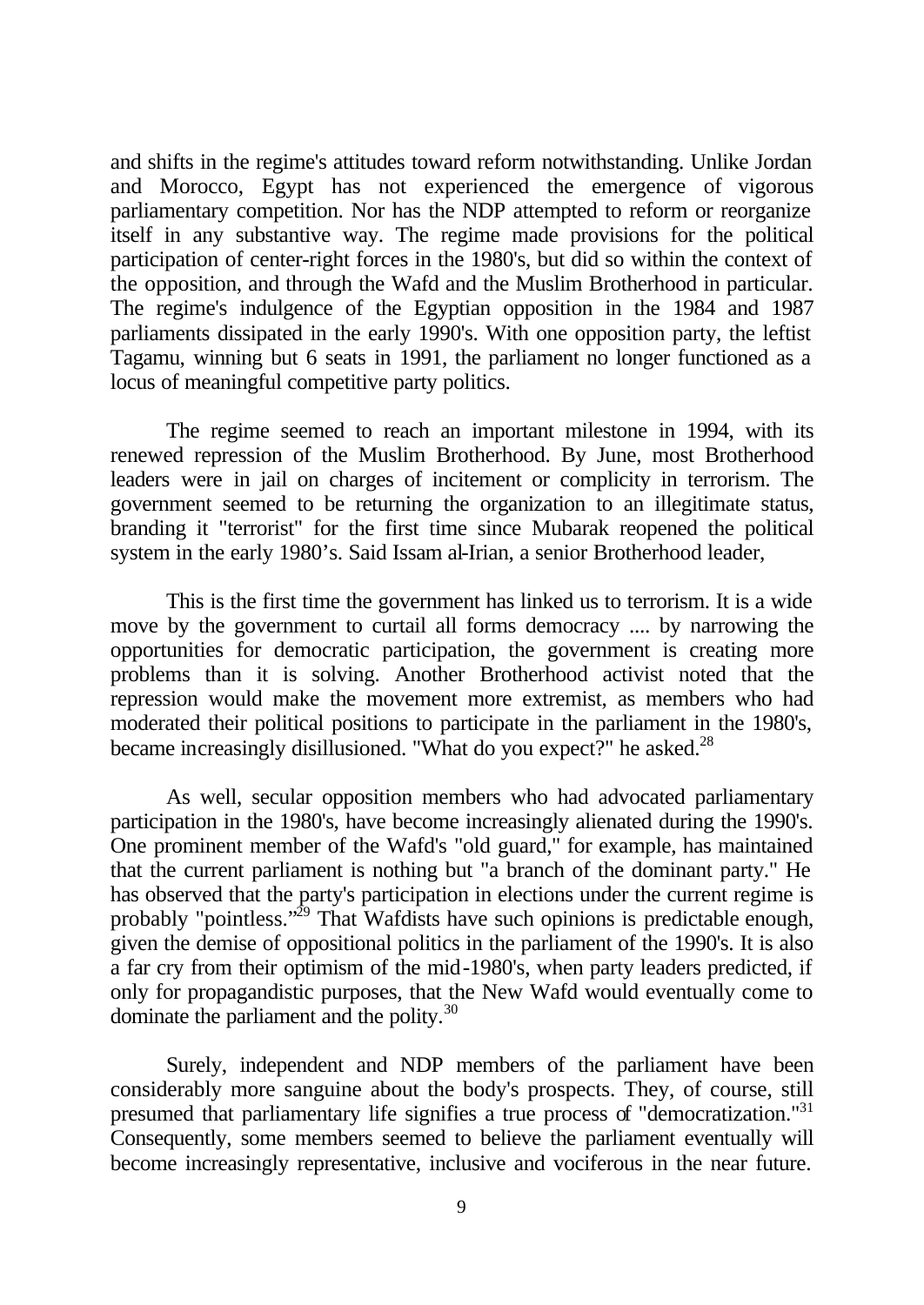One highly-regarded independent has argued that pressure from the U.S., and from a young generation of educated, restless, CNN-watching Egyptians, ultimatley will push the regime to expand the parliamentary process. Like other members of the Egyptian political elite, she has believed that the United States is responsible for, and will promote, democracy in Egypt. On her view, economic dependence on the U.S. and other Western nations, and the consequent "liberalization" of the country's economic system, will prompt increasingly autonomous social forces to push for democratization.<sup>32</sup>

Naturally, Egyptian dissidents have had a more realistic estimation of the impact of foreign aid on political life. On their view, genuine Egyptian democratic activity has whithered. Though not necessarily opposing Egypt's receipt of massive foreign aid, prominent human rights activists are particularly sensitive to the fact that such aid increases the ability of the regime to stifle movement toward democracy.<sup>33</sup> Their gloomy predictions of political stagnation seem sound for the forseeable future, given the Mubarak's regime apparent reluctance to liberalize politically during a difficult period of economic adjustment.

Given the West's poor record of promoting democracy in the Arab world, the insiders' and independents' claim that external forces will push Egypt to democratize in the near term seems fatuous. As well, the regime's inability or unwillingness to undertake restructuring projects like privatization, seems to ensure that powerful social forces clamoring for more democracy will not be unleashed anytime soon. Indeed, the last half of the 1990s has been a catastrophe for Egyptians hoping for increased political liberties.

# **The 1995 Elections: Chaos and Thuggery**

The parliamentary elections of November and December of 1995 only reconfirmed the regime's lack of interest in establishing any significant multipartism. The regime seemed to begin its pre-election crackdown the preceding January, as it renewed its harassment of the Brotherhood. On November 23, 54 Islamist professionals, including parliamentary candidates, were sentenced by a military court to three to five years in prison. The regime then close the Brotherhood's Cairo headquarters and arrested dozens of activists. The interior minister, Hassan Alfi, asserted that the Brotherhood – the most important opposition group, and one that officially denounces violence – was a greater threat to security than the Islamist radicals who have waged a bloody campaign against the state for the past three years.<sup>34</sup>

Such ominous developments gave way to the bloodiest elections in the history of modern Egypt. 40 people were killed and between 400 and 700 were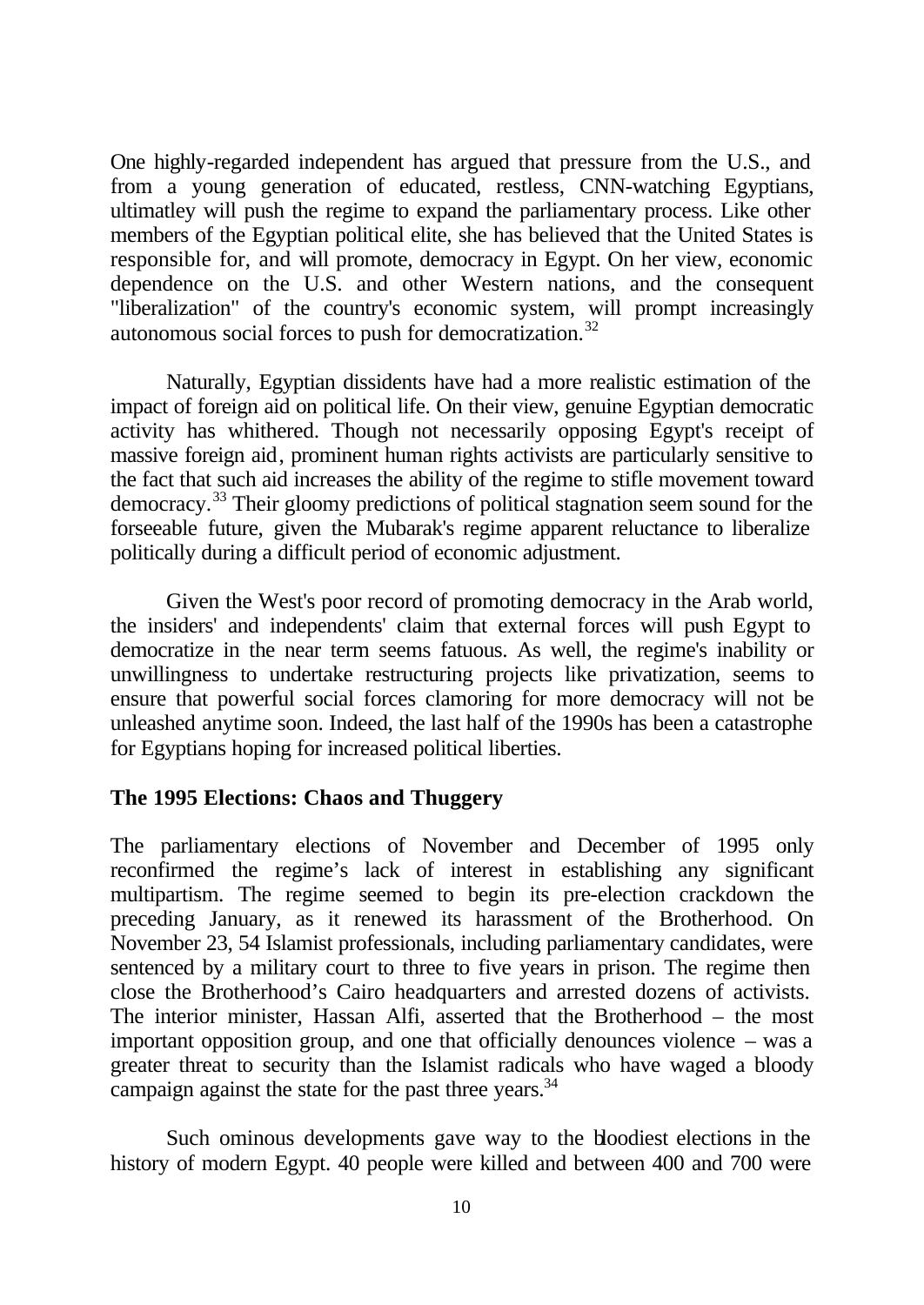injured in a polling dominated by fraud, vote-buying, chaos, intimidation and sectarian violence. On December 7, the NDP won 317 seats, independents won 113 and opposition parties won 14. But the next day, 99 indepedents rejoined the NDP, giving it 416 or 94% of the seats. Denouncing the results, the opposition called for new elections and the dissolution of the body.

In short, parliamentary politics have become increasingly irrelevant in Egypt. After the 1995 ballot, the Egyptian Human Rights Legal Aid Center warned of a "political explosion because the chances of peaceful change seem to be non-existent."<sup>35</sup> In subsequent years, the government has effectively repressed leading opposition groups, particularly Islamist ones, thereby avoiding (thus far) any political explosions. But in the latter half of the decade, Egyptian political liberalization continued to contract. The parliament – lacking any serious opposition – had in fact become a rather pathetic political club for the NDP.

 Following his election to a fourth six-year presidential term in October of 1999 – after winning 94% of the vote in a "presidential referendum" – Mubarak acknowledged the problematic parliamentary stagnation. He floated the idea of organizing leading businessmen within a new party (called the Future). Egyptians simply understood him to mean that Mubarak's version of political reform would continue to be highly incremental and perhaps barely noticeable. Appropriately, 1999 also featured a renewed repression of the Brotherhood.

During the 1990s, exogenous revenues have reinforced these political directions. Throughout these years, the Egyptian state retained its access to extraordinary exogenous resources. Indeed, by 1995 it had amassed \$17 billion in foreign-exchange reserves, which made the regime, obsevers noted, immune to pressures from the IFIs to reform the economy.<sup>36</sup> IMF complaints for much of the decade included an inflated exchange rate, high inflation, spiraling publicsector wages, high industrial subsidies, and an almost complete lack of movement on privatization, trade liberalization and civil service reforms.<sup>37</sup>

In a report for the 1995 Amman economic summit, the IMF expressed its displeasure with the sluggishness of Egytian economic reforms, and applauded Jordan (along with Tunisia and Morocco) for being one of the leading economic reformers in the Arab world.<sup>38</sup> Current IMF attitudes toward the two countries underscored the divergence of the Jordanian and Egyptian paths. Since 1988, in lacking nonconditional funding, Jordan has not had much leeway in its dealings with the IFIs. As well, in becoming increasingly reliant on domestic revenue sources (ie., taxation), King Husayn had no choice but to acquiesce in popular demands for democratization. Here parliament has become a useful venue for a wide-ranging debate about the scope and meaning of economic reforms. By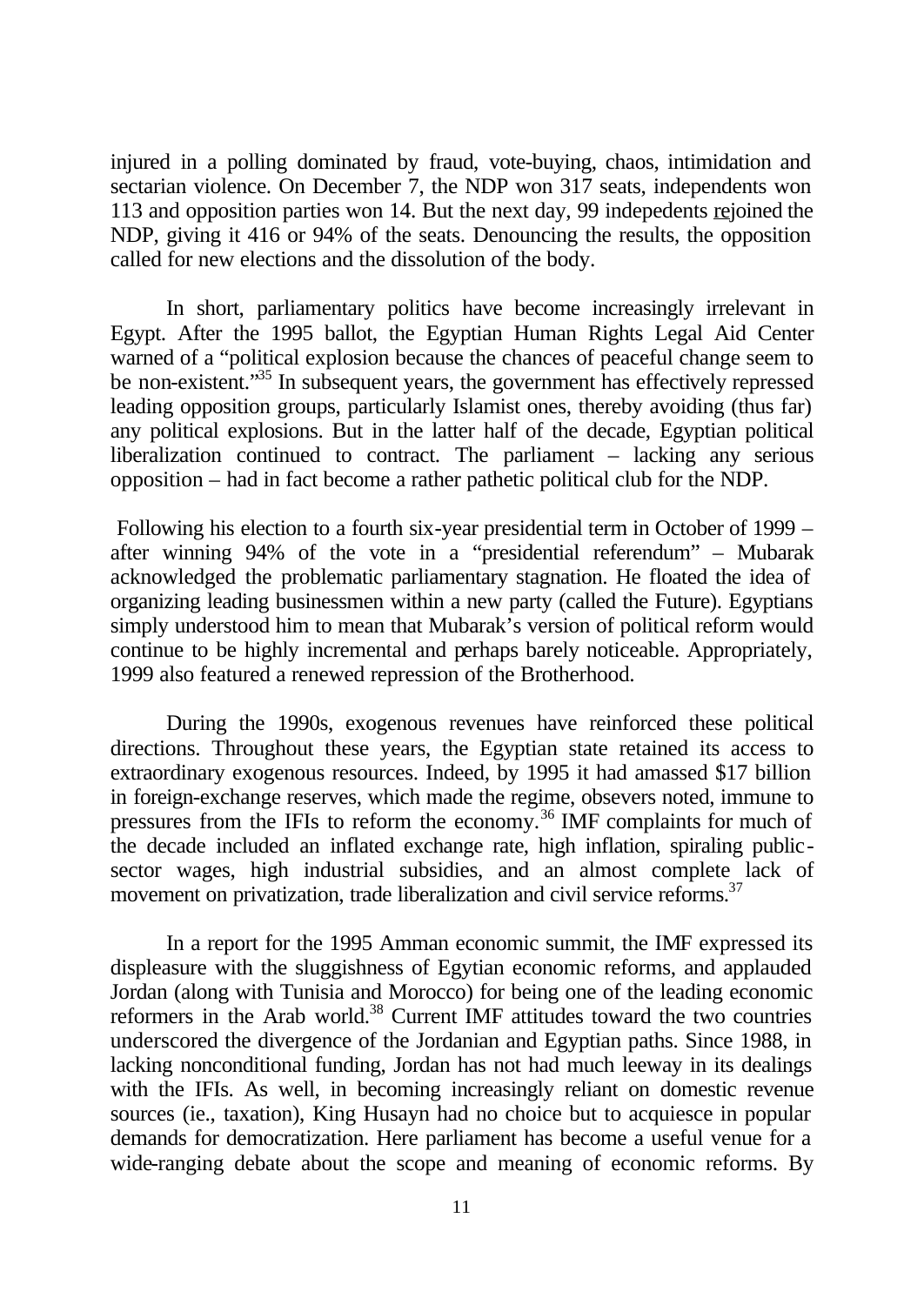contrast, in Egypt, exogenous windfalls have given the regime greater freedom of action in its dealings with the IFIs. Nonconditional funding also has augmented the regime's political latitude, forestalling any manner of parliamentary accommodation with the opposition forces that have been calling for increased democratization for the last 20 years.

More recently, Jordan has not been a paragon of democratic development, though it has remained a leading example of political liberalization in the Arab world. Stung by vitriolic criticisms of his rapprochement with Israel, and in the wake of the assassination of Israeli Prime Minister Yitzhak Rabin, King Husayn formulated stricter laws governing freedoms of associations and the press in December of 1995. In June of 1997, the government passed laws clearly meant to restrict the press, as well as stifle academic and other expressions of debate and free speech.. A further setback came in 1997, as leading opposition groups boycotted parliamentary elections to protest restrictive electoral laws implemented by the government.

But overall, even given these reversals, Jordanian political liberalization has achieved – or at any rate maintained – some critical achievements during the latter half of the 1990s. Through 1999, the Jordanian parliament has remained an important locus of oppositional activity, in spite of the botched elections of 1997. Roughly one-third of parliamentary seats are still held by individuals opposing government policies. Perhaps most important, in controlling at times as much as one-third of parliament during the 1990s, Islamists have been able to rally opposition to the King's policies. Since 1989, parliamentary opposition has often had a critical impact on government policy. Furthermore, the parliament has remained a meaningful mechanism of popular political participation and expression, even as the government has had its way with the institution. For example, though the parliament ultimatley ratified the austere1996 budget, debate over the government's economic policies, and its handling of poverty and unemployment, was heated.<sup>39</sup> This is evidence of a dynamically developing system.

In recent months the parliament has worked to expose government scandals and curb the regime's arbitrary use of power. Further, in 1999 municipal elections, the leading opposition group – the Muslim Brotherhood and its political wing, the Islamic Action Front – realized stunning victories in 5 major cities: of its 100 candidates, 72 won city council seats. Building on these successes, the Brotherhood and the IAF have indicated their interest in competing in the 2001 parliamentary elections and in deepening their involvement in the nascent Jordanian electoral process.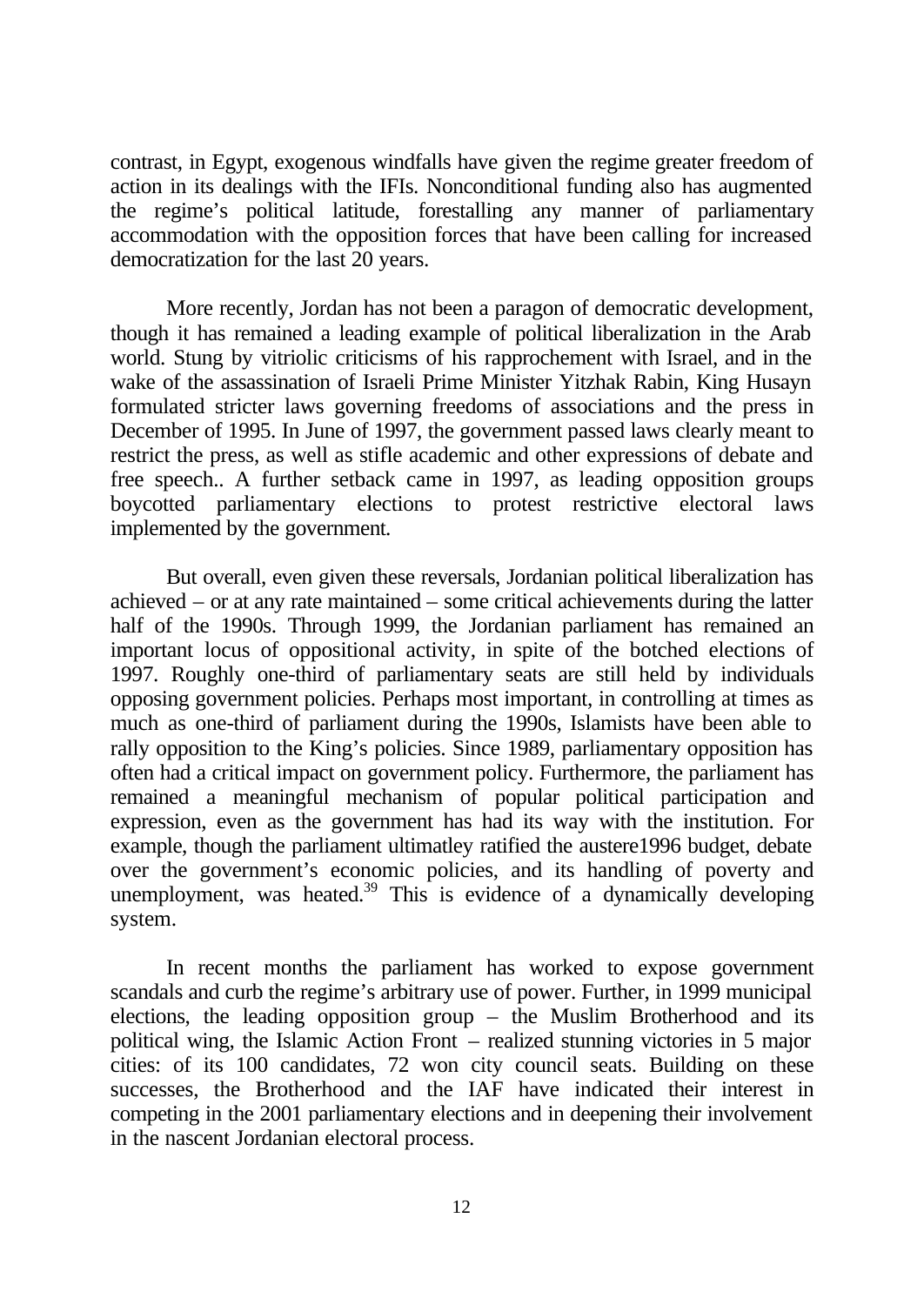Meanwhile, Egyptian parliamentary life has stagnated in the 1990's. Being supported by unprecedented levels of exogenous revenue, and having a gradualist and inconsistent approach to economic development, the regime has refrained from developing any kind of vital electoral factions. During the 1990's, as foreign aid obviated the need to impose a sweeping austerity, the NDP has not attempted to use parliament as a serious venue for political discussion and participation. Attempting to incorporate the major viewpoints of both the right and the left during the 1990's, the NDP has been content with its domination of a Lilliputian parliamentary opposition. In Jordan, the evaporation of foreign aid rents ultimately led to a clearer definition of political possibilities, which were vigorously discussed in the parliament.

Here the fiscal crisis compelled the Jordanian regime to tolerate – and to develop – increasingly sophisticated electoral coalitions. Having ensured the dominance of a coalition calling for an unpopular austerity, the regime also was obliged to tolerate the activities of opposition groups. Even so, and until the government should decide to directly attack the parliamentary process that it has allowed to grow in Jordan, it remains a leading example of political liberalization in the Arab world. Therefore, Jordanian liberalization and Egyptian repression remain stark contrasts, especially as Jordan has continued to develop its electoral process through 1999 and into 2000, under the rule of the new King Abdullah II.

# **Multipartism and Political Liberalization amid Economic Austerity: The Importance of Conditionality?**

Multipartism represents the substantive and (for the regime) risky dimension of a political openings. In the Middle Eastern context of liberalizing authoritarianism, it suggests a substantive parliamentary accommodation with opposition forces. Ideally, multipartism implies some kind of power-sharing, by curbing the power of the ruling party and enabling opponents to participate in some aspect of the policy-making process. Presumably, this process has the potential to evolve someday into a genuine democratization.

Moreover, in the short-term, multipartism enables opposition groups to protect newly-extended political liberties, including freedoms of movement, speech, petition, dissent and so forth. As such, the regime sanctions and institutionalizes a delimitation of its power. Substantive multipartism emerges, because the regime believes that it signifies the best strategy for the forging of some kind of "democratic bargain" with a citizenry suffering the effects of economic crisis and austerity. Its development in Jordan has followed the evaporation of its exogenous esouces, the onset of economic crisis and the regime's acceptance of far-reaching neoliberal reforms. Of course, such a crisis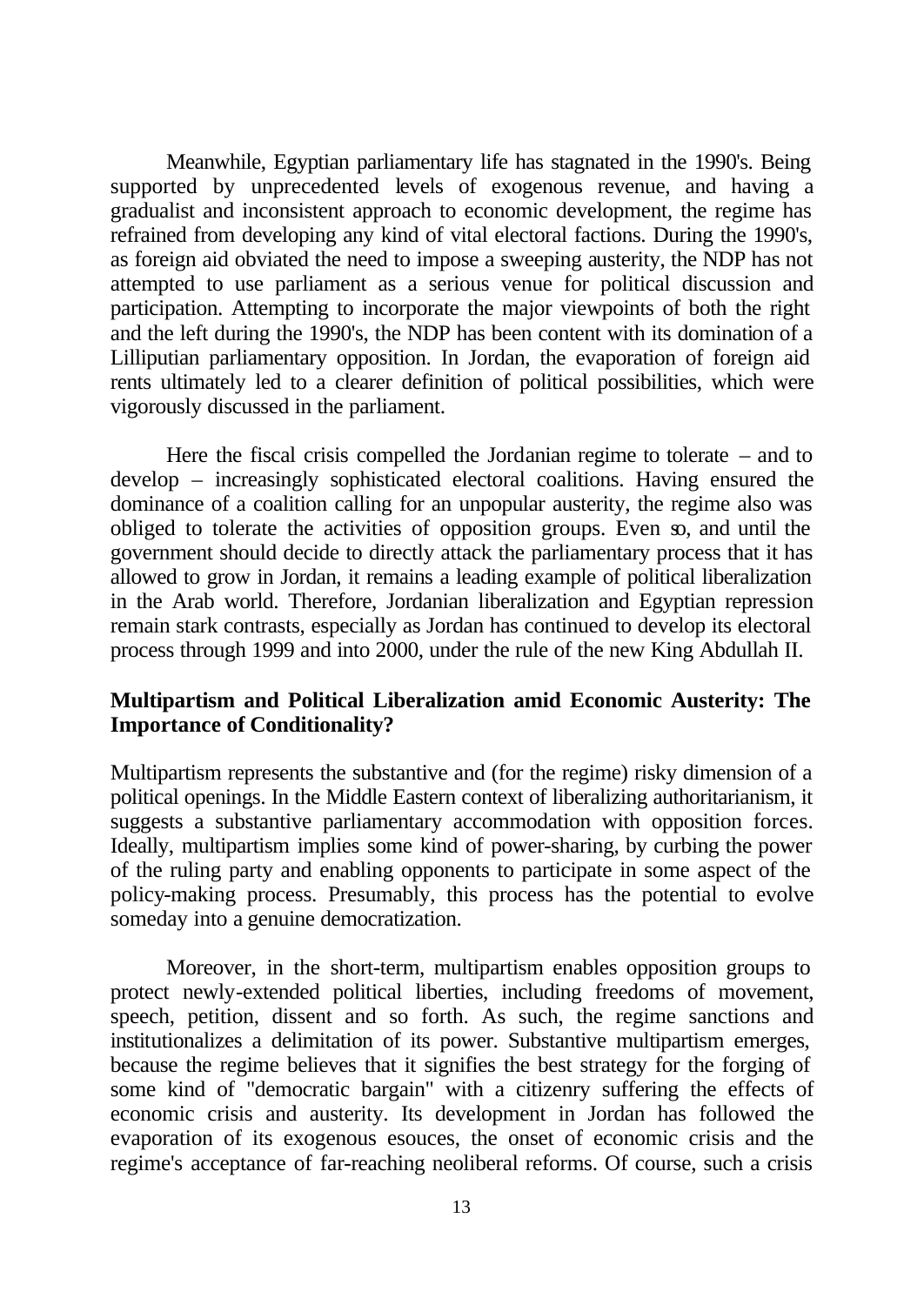does not guarantee, but merely provides a favorable context for, the regime's implementation of serious political liberalization.

Typically, the nature of the crisis dictates the extent to which regime elites are willing to permit liberalization and democratization. A manageable crisis or challenge tends to translate into a highly limited or controlled liberalization. Intense pressure – a near collapse of a key revenue flow, for example – limits the ability of the regime elites to control the political opening, and gives more leverage to an opposition seeking genuine democratization. Similarly, Patrick Clawson has argued that difficult economic circumstances have enhanced the prospects for democratization in the Middle East.<sup>40</sup> But the disintegration of external sources of support seems to create a particularly compelling crisis, as state elites must extract more internal revenues and reach a more substantial parliamentary accommodation with leading opposition groups. Conversely, this line of analysis underscores the negative aspects of massive aid to authoritarian rulers.

Of course, Western aid to the Middle East is not oriented toward democratic development, but toward the promotion of geopolitical stability and Arab-Israeli peace. It is not primarily a matter of democratic development projects, such as those of the U.S. Agency for International Development, being small, underfunded or ineffective. Rather, in countries like Egypt, massive foreign aid has been used primarily to preserve decades-old statist and authoritarian structures. At the same time, donors have considered aid to Egypt and other Arab countries to be a critical support of the peace process and the maintenance of a pro-Western geopolitical order. Since such aid decreases reformist pressures on the regime, the promotion of peace and the promotion of democracy seem to contradict one another, as Lisa Anderson has observed.

This conclusion, she notes, presents genuine and important dilemmas for policy makers, faced with hopes not only for peace and democracy but also for a stable, pacific and democratic world that is inexpensive to create and maintain.<sup>41</sup> By definition, such dilemmas defy facile solutions. But this chapter suggests a basic incoherence in Western policies toward the issues of economic and political reform in the Middle East. That incoherence flows from the nature of the conditionality imposed upon the foreign aid to Arab states. Notwithstanding the official lip service paid to the promotion of democracy in the Arab Middle East, the array of Western aid to the region is intended, above all, to foster a friendly geopolitical environment and the implementation of neoliberal economic reforms. Through conditionality, the IFIs have forced governments in the Middle East to take basic steps toward economic reform. Indeed, conditionality has been the driving force behind the adoption of neoliberal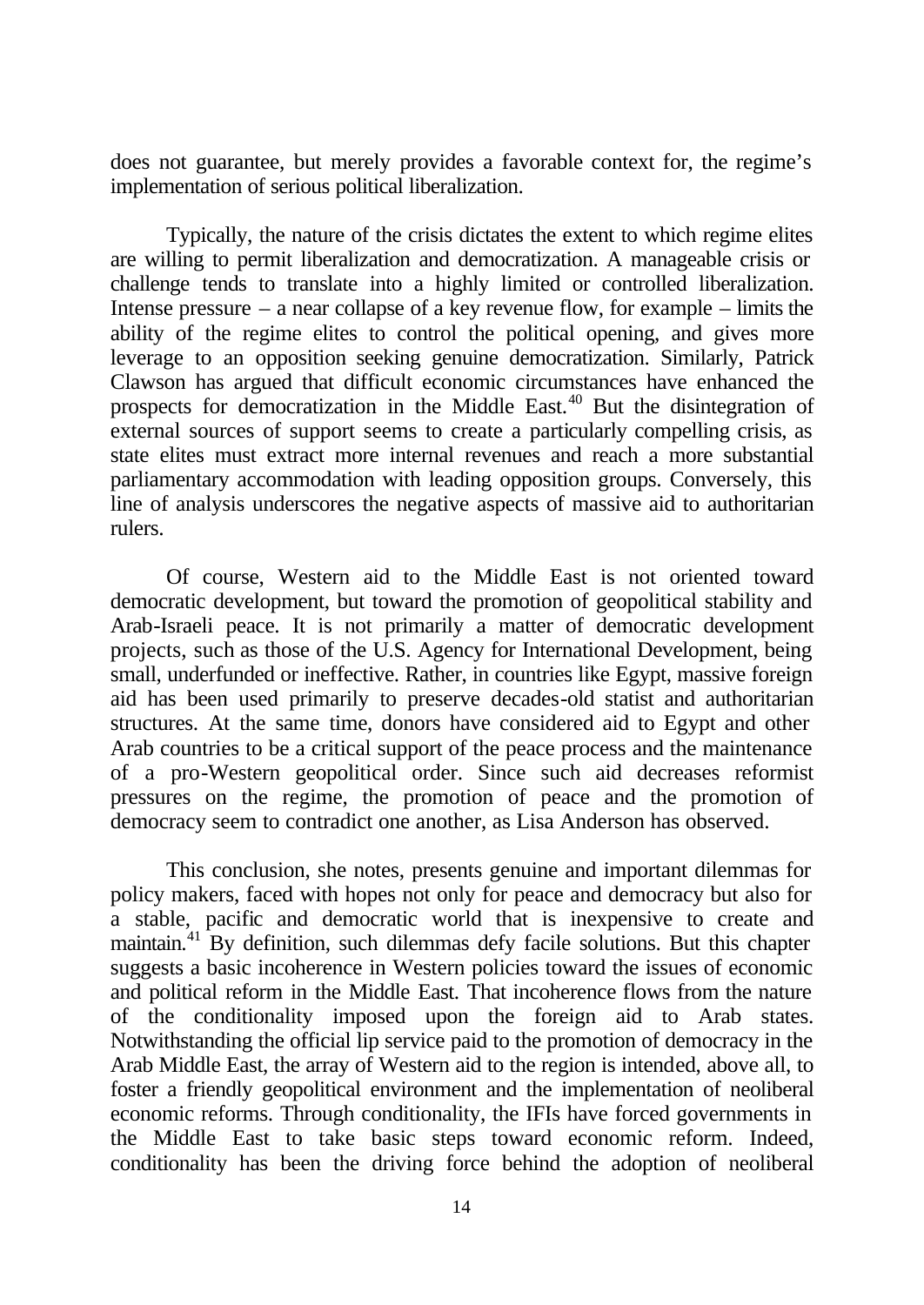reforms in the developing world.<sup>42</sup> Western donors have not flinched from using the provison of foreign aid to impose a harsh economic austerity and restructuring. But fearing political instability, they have refrained from demanding serious political reforms from their Middle Eastern clients. Indeed, the foreign aid projects have often only delayed such political reforms.

If Western donors are serious about promoting democracy in the region, they must consider linking foreign aid to the regimes' adoption of political reforms and the respect for basic political and civil freedoms. Ultimately, that conditionality should provide the regimes with the incentive to develop some form of meaningful multipartism. That prescription may sound radical to some practioners. Yet the provision of U.S. foreign aid sometimes has been premised on such concerns in other world areas. The State Department perhaps already has recognized the need for increased leverage in the case of its Egyptian client: in rcent years it occasionally criticized the repression of the Brotherhood and the implosion of the Egyptian electoral process.<sup>43</sup>

More generally, practitioners might object that such a conditionality defies the rules of *Realpolitik*. But humanitarianism aside, nonconditional support of decaying authoritarian regimes only undermines Western interests, as it radicalizes oppositions and precludes the possibilities for peaceful change.

Brad Glasser RSCAS-EUI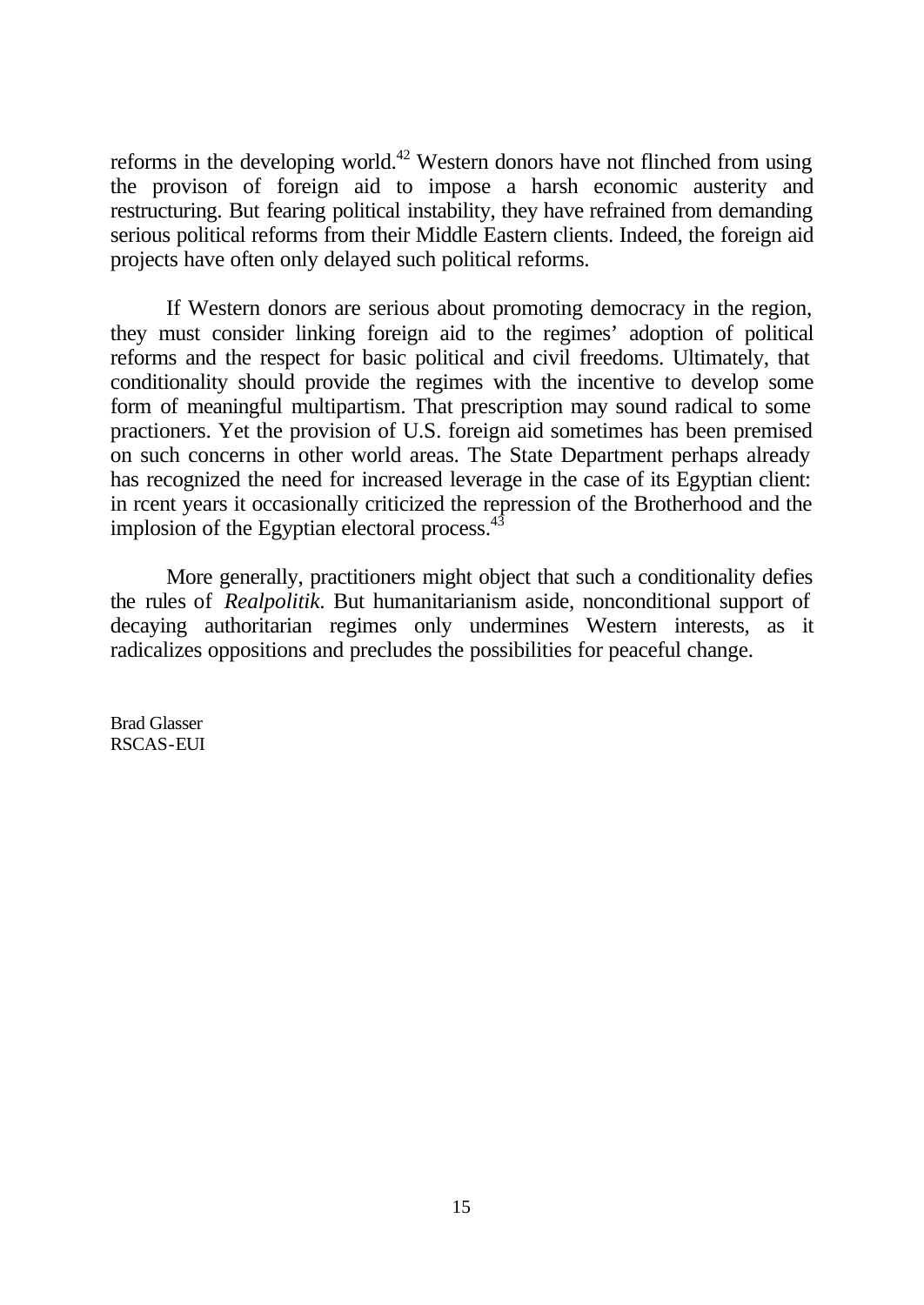# **Endnotes**

#### 1

 John Waterbury, "The 'Soft State' and the Open Door: Egypt's Experience with Economic Liberalization, 1974 - 1984," *Comparative Politics* (Vol. 24, 1991) 68.

# 2

 Hazem Beblawi and Giacomo Luciani, eds., *Nation, State and Integration in the Arab World: The Rentier State* (London: Croom Helm, 1987).

#### 3

 Laurie Brand, *Jordan's Inter-Arab Relations: The Political Economy of Alliance Making* (New York: Columbia University Press, 1994) 82.

#### 4

 See government revenue tables for Jordan in Victor Lavy and Eliezer Sheffer, *Foreign Aid and Economic Development in the Middle East: Egypt, Syria and Jordan* (New York: Praeger, 1991); or Robert Satloff, "Jordan's Great Gamble: Economic Crisis and Political Reform," in Henri Barkey, *The Politics of Economic Reform in the Middle East*, (New York: St. Martin's Press, 1992) 131.

#### 5

The Economist Intelligence Unit, *Country Report: Jordan, 1993*.

#### 6

Brand, *ibid*., 291.

# 7

 Abla Amawi, "Jordan," in Frank Tachau, ed., *Political Parties of the Middle East and North Africa* (Westport: Greenwood, 1994) 266.

# 8

*Ibid*., 267.

# 9

*Ibid*., 269.

10

Economist Intelligence Unit, *Jordan Country Profile, 1994 - 95*, 28.

#### 11 *Ibid*.

12 Satloff, *ibid*., 136.

#### 13 *Ibid*., 143.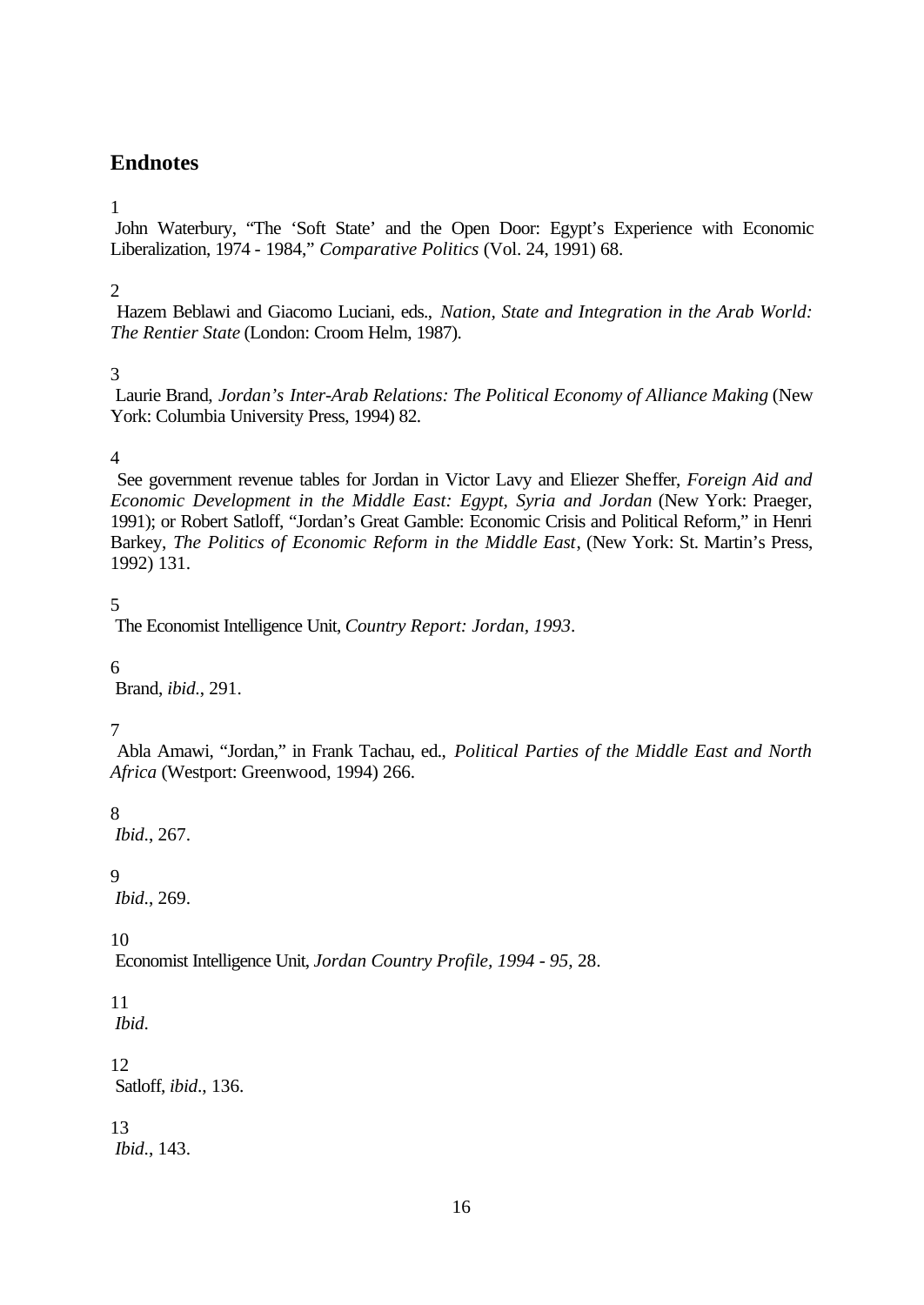# 14

 See Robert Kaufman, "Liberalization and Democratization in South America: Perspectives from the 1970's," in Guillermo O'Donnell and Philippe Schmitter, eds., *Transitions from Authoritarian Rule: Comparative Perspectives*, (Baltimore: Johns Hopkins University Press, 1986).

# 15

Satloff, *ibid*., 143.

# 16

 See my discussion of Morocco in "External Capital and Political Liberalization: A Typology of Middle Easter Development in the 1980's and 1990's," *Journal of International Affairs*, (Vol. 49, No.1), Summer 1995, 70.

17  *The Economist*, April 7, 1984, 65.

# 18

See my discussion of Egypt in "External Capital ..." *ibid*., 64 - 68.

# 19

 Richard Moench, "The May 1984 Elections in Egypt and the Question of Egypt's Stability," in Linda Layne, ed., *Elections in the Middle East: Implications of Recent Trends*, (Boulder, CO: Westview Press, 1987) 57.

#### 20

See my discussion of Egypt in "External Capital ..." *ibid*., 53 - 64.

# 21

*The Middle East*, July/August 1995, 28.

# 22

 William E. Schmidt, "A Deluge of Foreign Assistane Fails to Revive Egypt's Stricken Economy," *The New York Times*, October 17, 1993, 10.

# 23

*Ibid*.

# 24

The Economist Intelligence Unit, *World Outlook, 1991*, 102.

# 25

Schmidt, *ibid*.

# 26

 Guillermo O'Donnell and Philippe Schmitter, eds., *Transitions from Authoritarian Rule: Tentative Conclusions about Uncertain Democracies*, (Baltimore: The Johns Hopkins University Press, 1986) 16.

# 27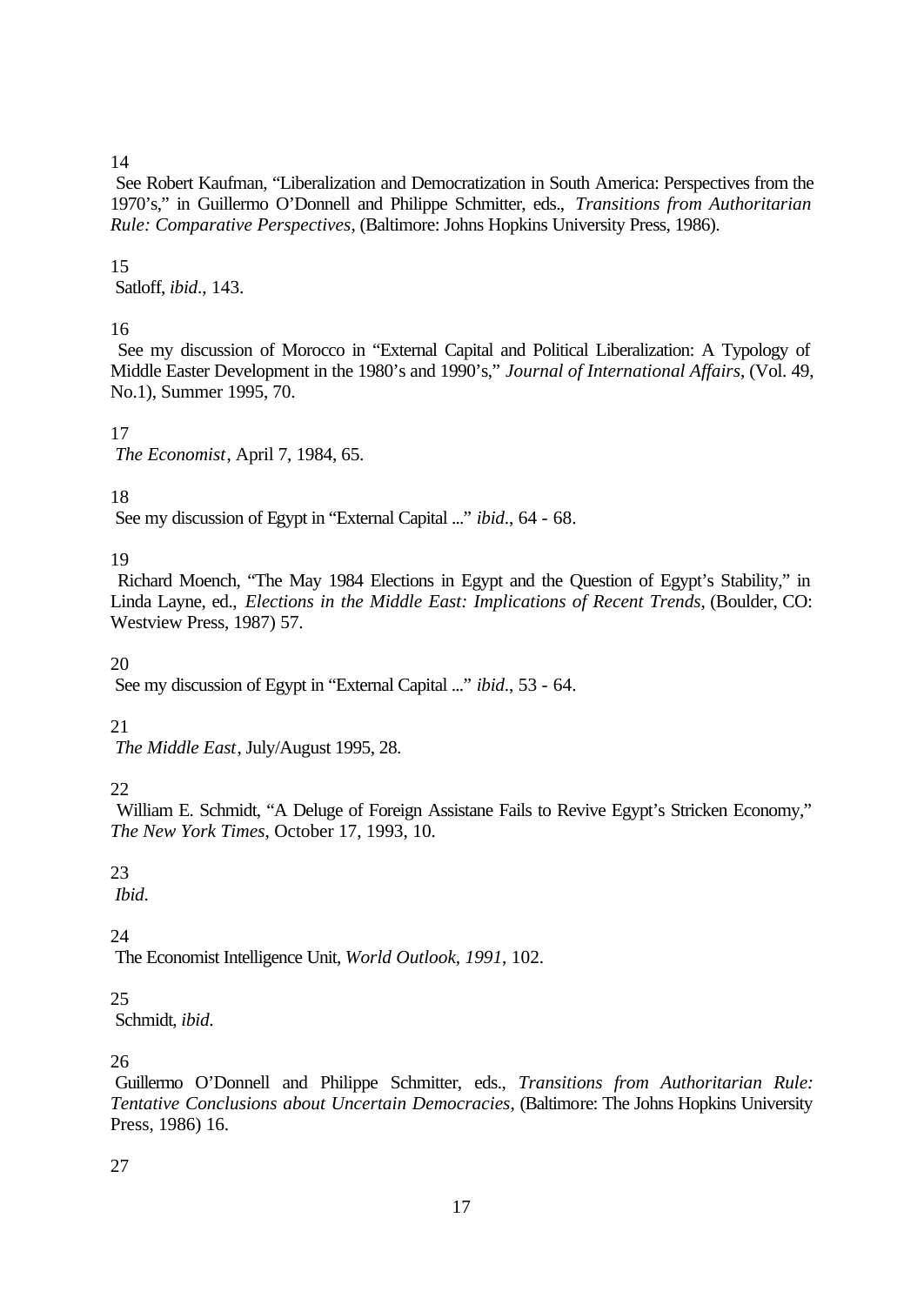The Economist Intelligence Unit, *World Outlook, 1991*, 102.

# 28

 Quoted in Chris Hedges, "Egypt Begins Crackdown on Strongest Opposition Group," *The New York Times*, June 12, 1984, 3.

# 29

Personal interview with Muhamed Asfur, February 1994.

# 30

Ibrahim Dessouki Abaza, "Congratulations, Wafd," *Al Wafd*, (in Arabic), June 7, 1984, 3.

# 31

 Conversation with Muhamed Al Tuwab Al Mohandis (former NDP member of parliament), February 1994.

# 32

Personal interview with Mona Makram Ebeid, Febraury 1994.

# 33

 Conversations with Dr. Muhamed Mandour, Sabir Ahmed Mahmud Nayal (head of the Cairo division of Amnesty International), and Abdel Rahman Al Zein (Amnesty activist), December 1993 and January 1994.

# 34

*The Economist*, "Vote or Fight," December 2, 1995, 38 - 39.

# 35

Quoted by the Arab Press Service, Diplomat News Service, December 18, 1995.

# 36

*Middle East Economic Digest*, June 2, 1995, 28.

# 37

*The Middle East*, July/August 1995, 28.

# 38

*Middle East Economic Digest*, September 22, 1995.

# 39

Xinhua News Agency, January 4, 1996.

# 40

 Patrick Clawson, "What's So Good about Stability?" in Henri Barkey, ed., *The Politics of Economic Reform in the Middle East*, (New York: St. Martin's Press, 1992)

# 41

 Lisa Anderson, "Peace and Democracy in the Middle East: The Constraints of Soft Budgets," *Journal of International Affairs*, (Vol. 49, No.1), Summer 1995, 44.